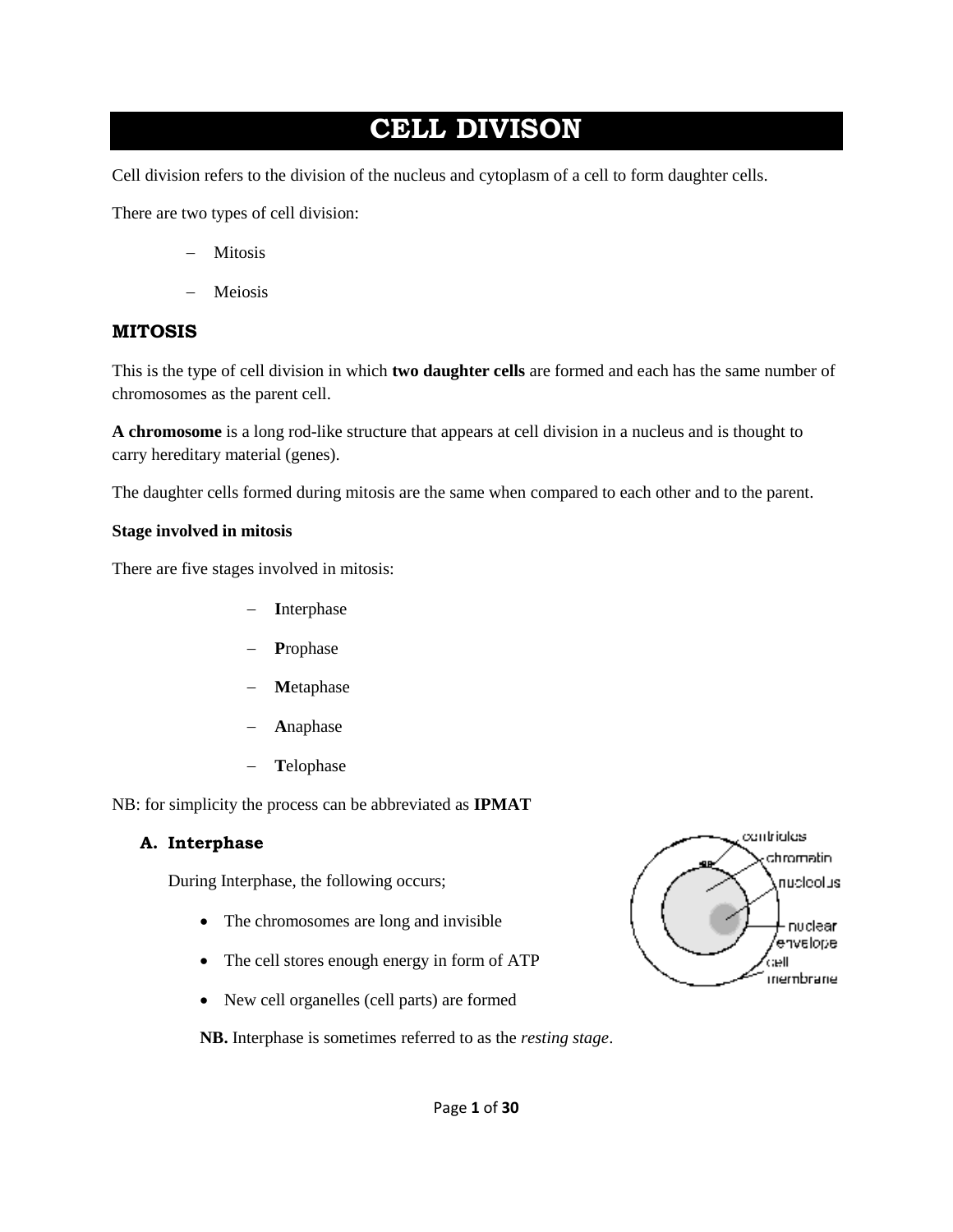#### **B. Prophase**

During prophase, the following occurs;

- The centrioles begin to separate and the spindle form between them
- The chromosomes become short, thick and visible
- The nuclear membrane disintegrates
- The nucleolus disintegrates
- Each chromosome is seen to consist of two **chromatids**

#### **C. Metaphase**

During metaphase, the following occurs;

- The centrioles move to opposite ends of the cell
- The chromosomes **replicate** (form exact copies of themselves) but remain in contact along the entire length.
- Chromosomes arrange themselves on the equator of the spindle fibres





#### **D. Anaphase**

During anaphase, the following occurs;

- The two chromatids separate at the centromere
- Each chromatid moves to an opposite pole of the cell

#### **E. Telophase**

- The spindle fibre disintegrates
- The chromatids become long, thin and hence they become chromosomes of the daughter cells
- A nuclear membrane forms around each group of chromosomes



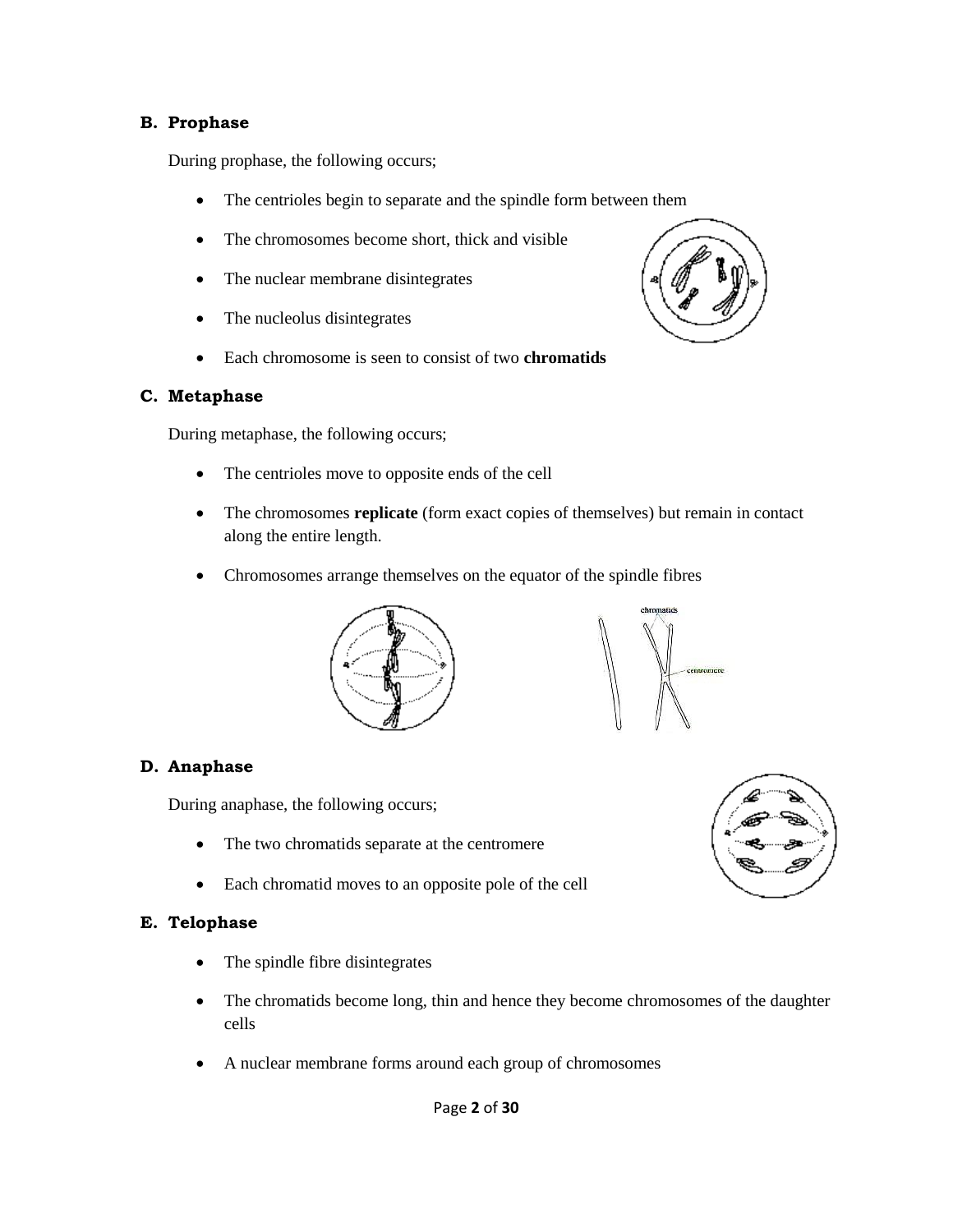• The cytoplasm divides and two daughter cells are formed

**NB:** at the end of telophase, each daughter cell goes into the *resting stage called interphase*.



### **IMPORTANCE/SIGNIFICANCE OF MITOSIS**

- 1. Mitosis provides the basis for sexual reproduction
- 2. It brings about repair and replacement of damaged cells
- 3. Mitosis leads to growth of the organism due to increased number of cells
- 4. It ensures that all cells in the body are genetically identical i.e. daughter cells resemble parent cells

**NB:** Mitosis occurs in all cells of the body apart from the gamete producing cells

### **MEIOSIS**

This is the type of cell division resulting into formation of **four daughter cells** each having half of the number of chromosomes of the parent cell.

Meiosis occurs in cells that produce gametes i.e. it occurs in organisms that carryout sexual reproduction.

- In animals it occurs in the **testis** during sperm formation and in **ovaries** during ova formation
- In plants, it occurs in the **anthers** during formation of pollen grains and in **ovaries** during the formation of the egg cell nucleus

### **IMPORTANCE/SIGNIFICANCE OF MEIOSIS**

- 1. It leads to formation of the gametes
- 2. It leads to variation of genetic material due to **crossing over** which occurs during meiosis only. Crossing over is the exchange of portions of genetic material [at regions called chiasmata, singular called chiasma] between chromatids before they separate at the centromere.

### *Diagram showing crossing over*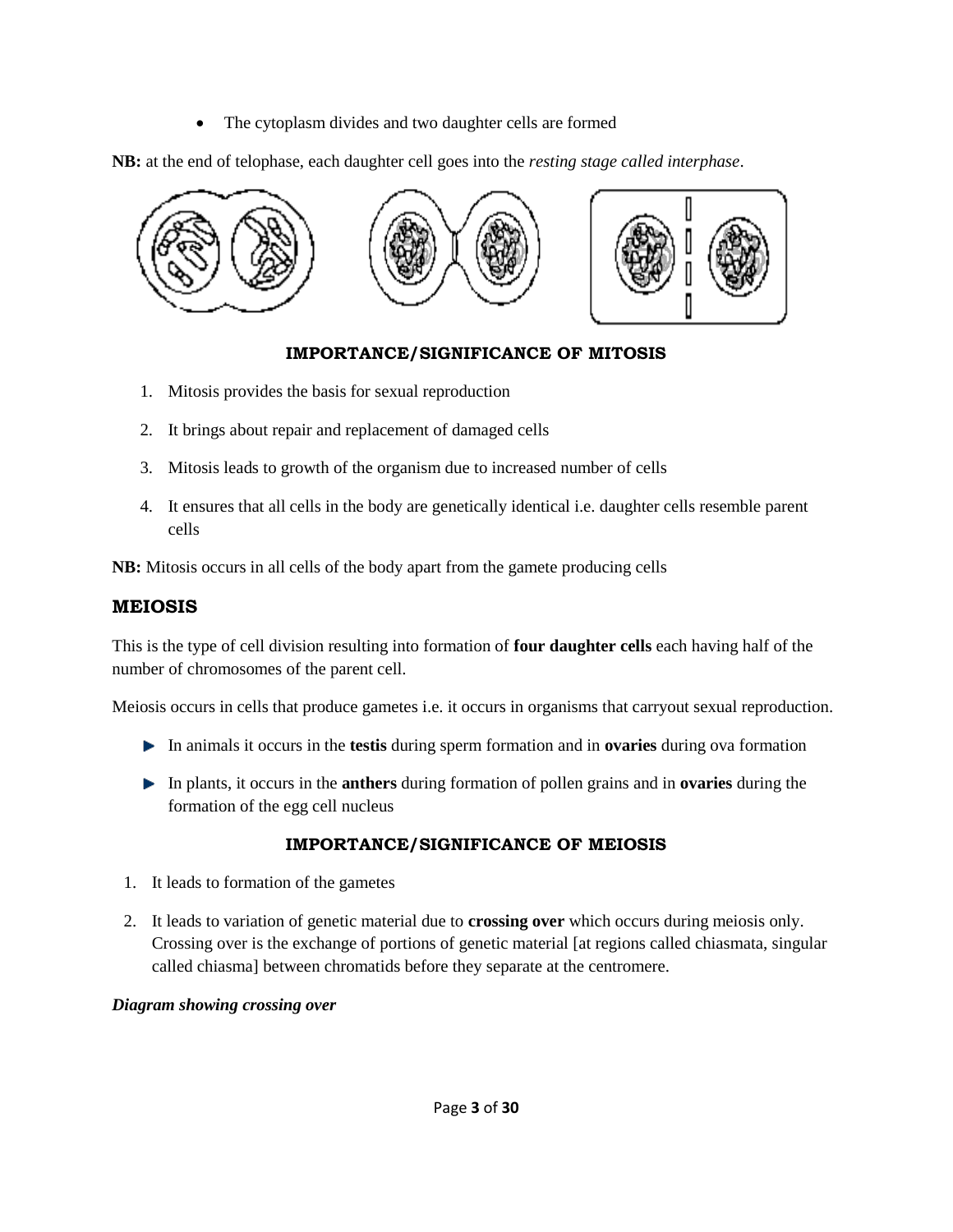

#### **DIFFRENCES BETWEEN MEIOSIS AND MITOSIS**

| <b>MITOSIS</b>                                    | <b>MEIOSIS</b>                              |
|---------------------------------------------------|---------------------------------------------|
| It occurs in body cells (somatic cells)           | It occurs in gonads                         |
| Leads to production of body cells (somatic cells) | Leads to production of gamete cells         |
| Produces two daughter cells                       | Produces four daughter cells                |
| Daughter cells have the same number of            | Daughter cells have half the number of      |
| chromosomes as the parent cells                   | chromosomes as compared to the parent cells |
| The gene number is diploid                        | The gene number is haploid                  |
| No crossing over                                  | Crossing over occurs                        |
| Does not lead to variation of individuals         | Leads to variation of individuals           |
| No formation of chiasmata                         | There's formation of chiasmata              |
| Homologous chromosomes do not separate            | Homologous chromosomes separate             |
| It occurs in one division                         | It occurs in two divisions                  |
| Involved in asexual reproduction                  | Involved in sexual reproduction             |

# **VARIATION**

Variation refers to differences among members of the same species.

Variation may be brought about by the influence of:

- The environment (environmental variation)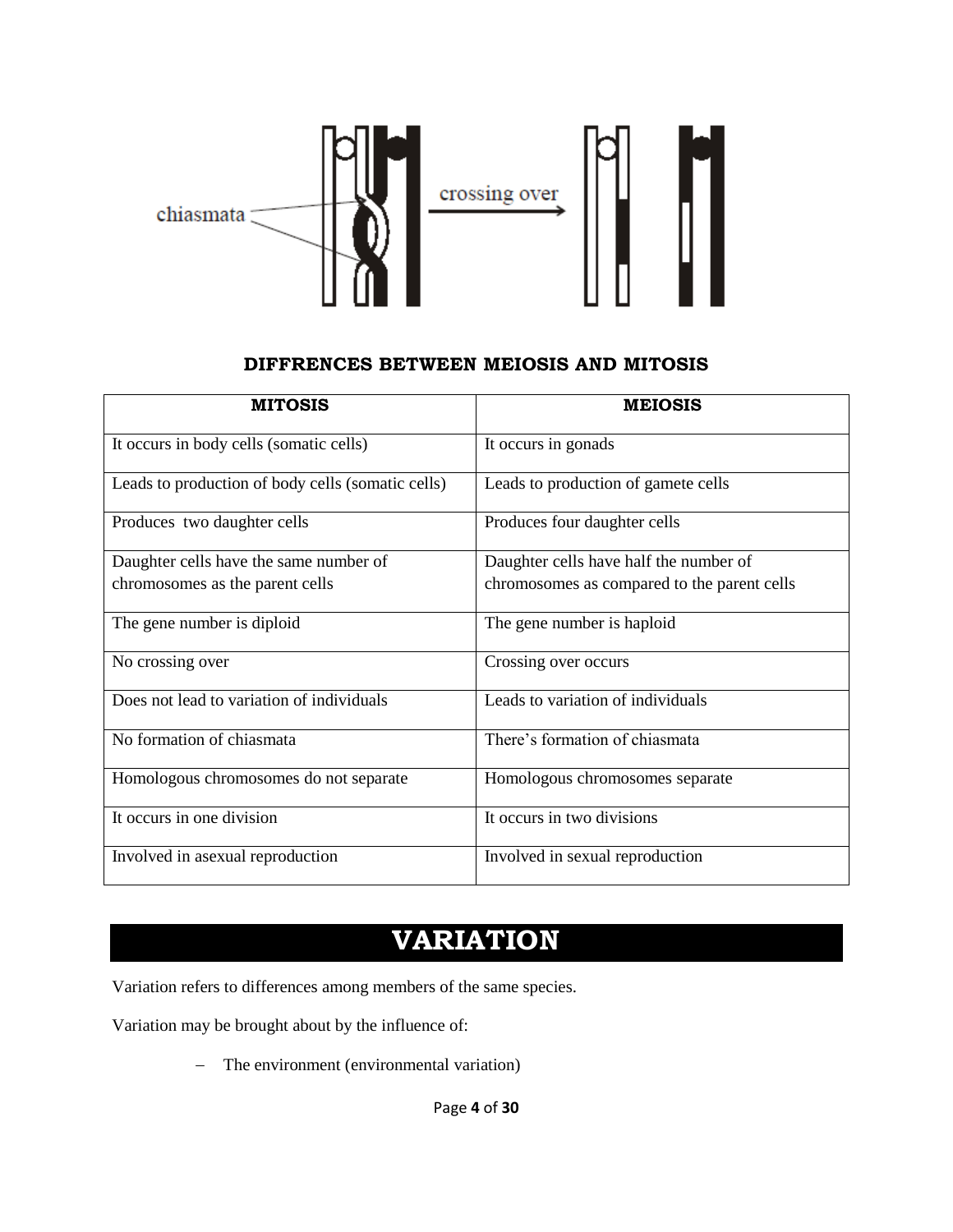- Inborn characteristics (genetic variation)

### **ENVIRONMENTAL VARIATION**

The environment in which an individual lives may affect the appearance of that individual. The environmental factors that affect the appearance of an individual include:

### **a) Temperature**

Organisms which live in regions with high temperatures usually develop features which enable them to adjust to high temperatures so as to lose little water and maintain the rate of growth. Plants living in such areas usually develop small leaves, thick epidermis and few stomata. The same plants if grown under low temperatures would have large leaves, thin epidermis and more stomata.

### **b) Nutrient content (availability of food)**

Nutrients encourage healthy growth of an organism. Organisms lacking nutrients usually grow poorly and they differ from those supplied with nutrients

### **c) Availability of light**

Plants grown in dim light usually develop long stems and light green leaves as compared to those which grow in an area having a lot of light.

Other factors which bring about environmental variation include;

Availability of light

• Air currents

• Space

• Chemicals

• Humidity

### **GENETIC VARIATION**

The characteristics of an individual are brought about by the nature of factors possessed by his/her genetic makeup. Genetic variation occurs as a result of change of parts of chromosomes during **crossing over**, which occurs **during anaphase stage of meiosis**. It is these factors that are passed on to the offsprings when fertilisation occurs.

Genetic variation is further divided into two;

- i. Continuous variation
- ii. Discontinuous variation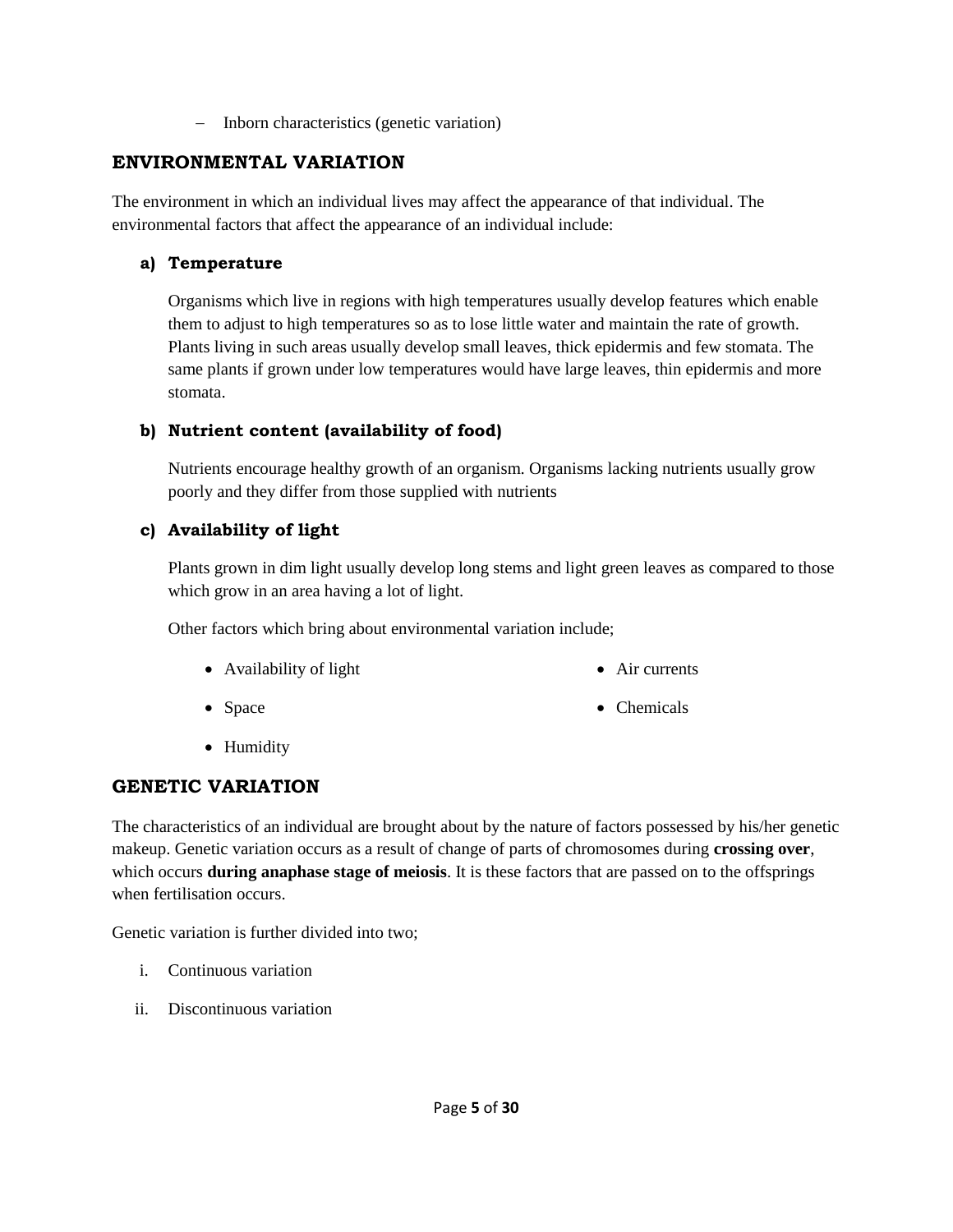#### **Continuous variation**

This is the type of variation where by there's **no clear cut point** (distinction) between individuals of the same species.

Continuous variation can be exemplified by intelligence, body size (weight and height), skin colour e.t.c.

#### **NOTE;**

- Continuous variation may be called *quantitative variation*
- When the number of organisms is plotted against a characteristic, a bell shaped curve forms as shown in the graph below.



#### **Discontinuous variation**

This is the type of variation whereby there's **a clear cut point (distinction)** between individuals of the same species.

In this type of variation, there's a clearly defined difference between individuals of the same species.

Examples of naturally existing types of discontinuous variation include tongue rolling, blood groups, albinism, gender (sex) e.t.c.

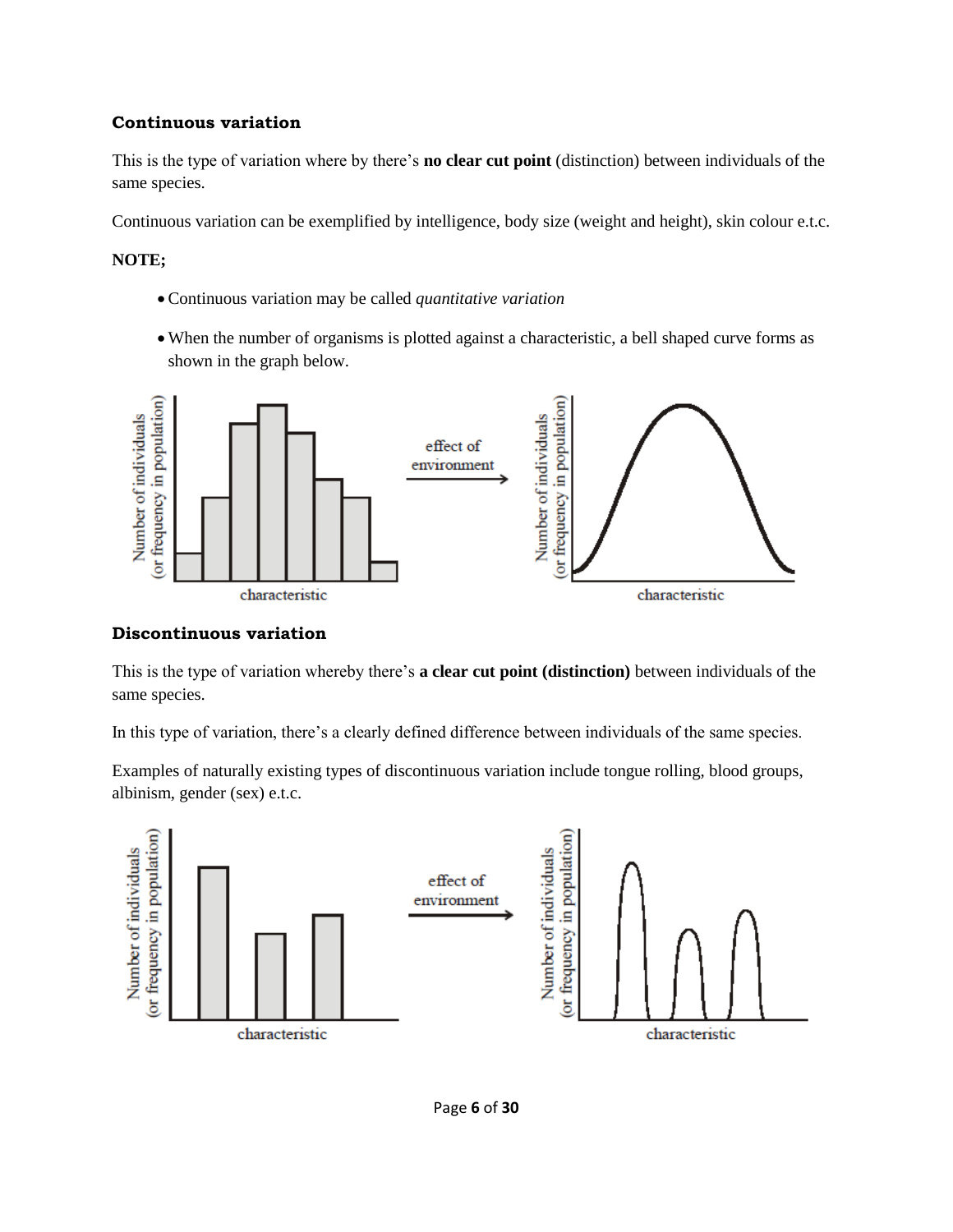#### **NOTE**;

Some variations maybe passed on from one generation to another while some variations cannot be passed on. The variations that are passed on are never the same as in the parent generation, but the offsprings show closer similarities due to crossing over.

## **GENETICS**

Genetics is the study of heredity.

Heredity is the process by which parents pass on characteristics to their offsprings during reproduction.

#### **TERMS USED IN GENETICS**

**Generation**: a group of organisms of approximately the same age within a population.

 $\mathbf{F}_1$  **generation:** offsprings produced by two pure breeds carrying contrasting variations. ( $F_1$  refers to first filial)

 $\mathbf{F}_2$  **generation:** offsprings produced by mating the  $F_1$  generation.

**Phenotype:** is the external appearance of a given characteristic

**Genotype:** is the genetic makeup of a given organism that determines the expression of a given characteristic

**Trait:** an observable characteristic that is under study

**Allele:** an alternative form of a gene that determines a given characteristic.

In genetics, alleles are represented by letters (upper case/capital or lower case/small). The letter chosen must be obtained from the trait **BUT** it must be one in which the upper case form can easily be distinguished from the lower case form and can easily be written in a clear cut way. For example;

| <b>TRAIT</b> | <b>LETTER</b> |            |
|--------------|---------------|------------|
|              | Upper case    | Lower case |
| <b>Black</b> | B             | h          |
| Red          | R             | r          |
| Tall         | T             | t          |
| Green        | G             | g          |
| Yellow       | Y             | V          |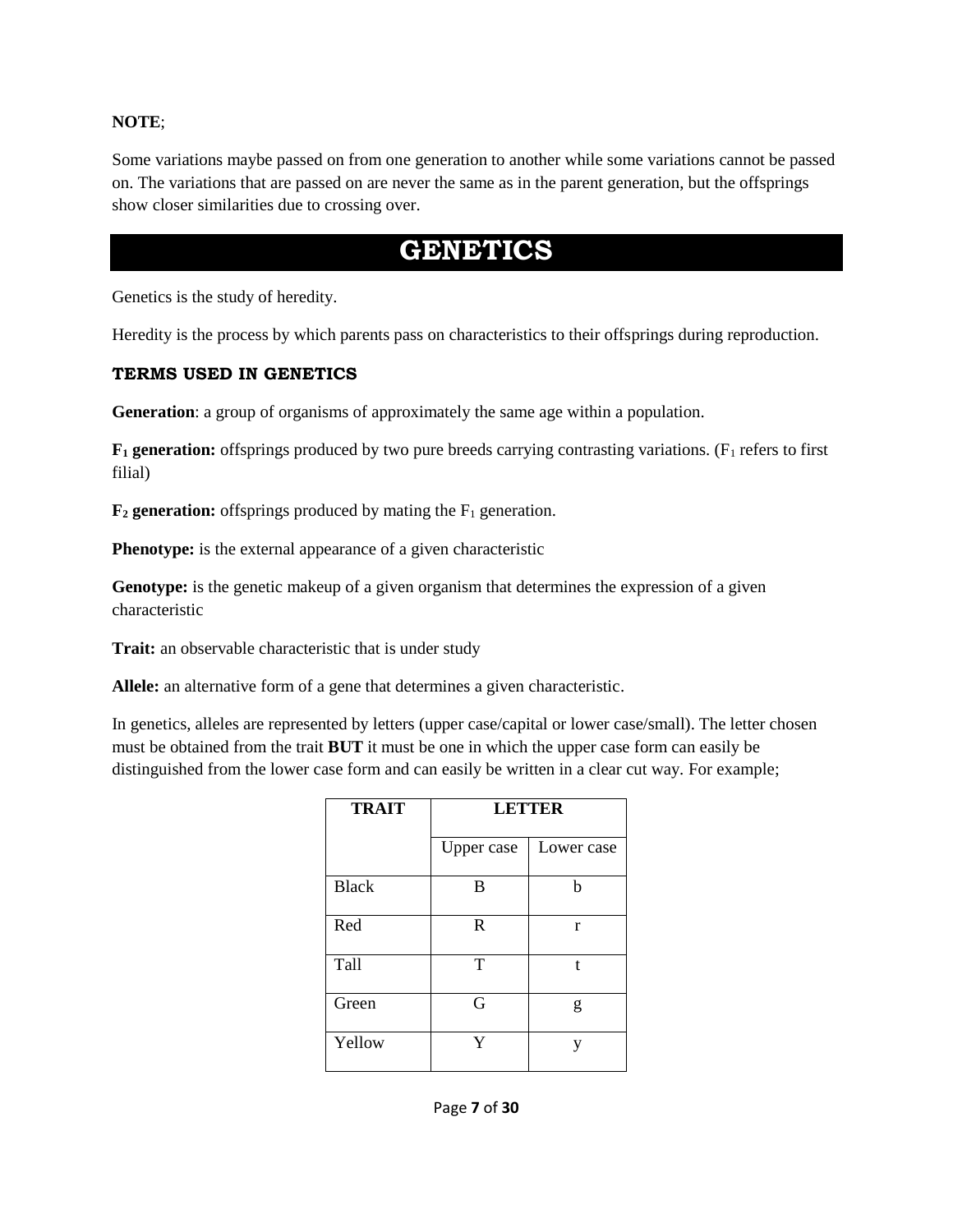**Dominant allele:** this is an allele that expresses itself in both homozygous and heterozygous conditions. The dominant allele is always represented by the upper case letter e.g. G, B, R, T e.t.c.

**Recessive allele:** this is an allele that only expresses itself in the homozygous condition. The recessive allele is always represented by the lower case letter e.g. g, b, r, t e.t.c.

**Genom**e: this refers to all the alleles or genes that an organism posses.

**Homozygous:** this is a description of a character controlled by identical alleles. For example TT, BB, rr, ee, hh e.t.c. Homozygous can be homozygous dominant e.g. TT, GG or it can be homozygous recessive e.g. tt, gg.

**Heterozygous:** this is a description of character controlled by two different alleles e.g. Yy, Bb, Rr, Hh, RW.

**Homologous chromosomes**: chromosomes of the same size and they carry the same number and type of chromosomes.

**Haploid (n):** a condition where there's one set of unpaired chromosomes in the nucleus.

**Diploid (2n):** a condition of having two sets of homologous chromosomes.

**Note**: Human beings have 23 pairs of chromosomes having inherited 23 chromosomes from the father and 23 from the mother i.e. each gamete (sperm and ovum) possesses one set of the homologous chromosomes.

**A gene** is a portion of DNA that determines the expression of a given characteristic.

**Gene locus**: the specific position on a chromosome where a given gene is found.

**Pure breeds:** breeds which are either homozygous dominant or homozygous recessive.

### **GREGOR MENDEL AND MONOHYBRID INHERITANCE**

Gregor Mendel was an Austrian monk who crossed pure breeds with contrasting characteristics which he called the **parental generation**. He called the offsprings of pure breeds the  $F_1$  generation. He then crossed two individuals from the  $F_1$  generation and the offsprings of this cross he called the  $\mathbf{F}_2$  generation.

**Character**  $\vert$  Type of cross  $\vert$  F<sub>1</sub> generation  $\vert$  F<sub>2</sub> generation  $\vert$  Ratio Stem length Tall X Short All tall 787tall, 277short 2.84:1 Seed colour Green X Yellow All yellow 6022yellow, 2001green 3.01:1

The results, using proportions only, are summarised in the table below;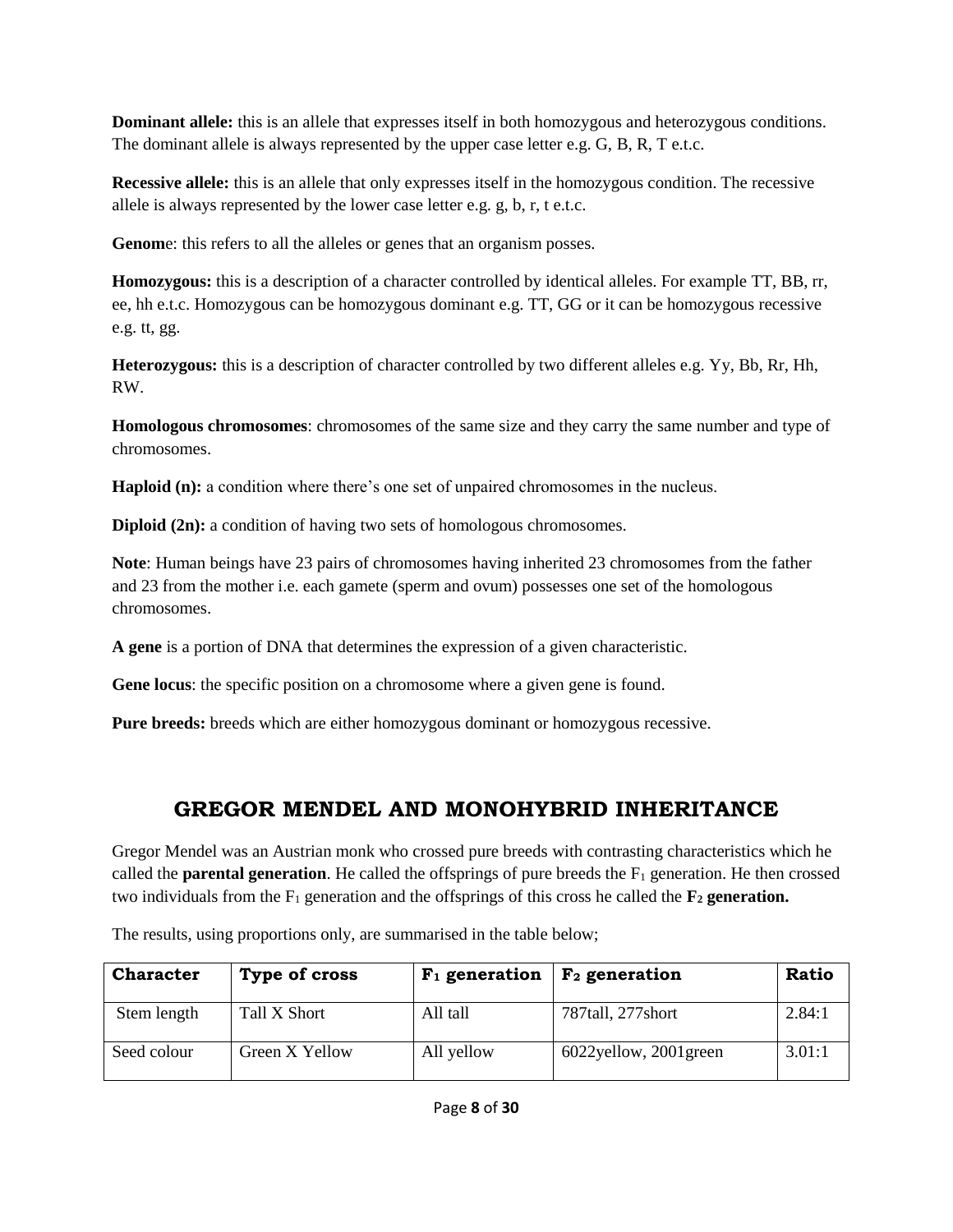| Seed shape      | Round X Wrinkled        | All round    | 5474 round, 1850 wrinkled     | 2.96:1 |
|-----------------|-------------------------|--------------|-------------------------------|--------|
|                 |                         |              |                               |        |
| Seed coat       | Coloured X White        | All coloured | 705 coloured, 224 white       | 3.15:1 |
|                 |                         |              |                               |        |
| Pod colour      | Green X Yellow          | All green    | 428 green, 152 yellow         | 2.82:1 |
|                 |                         |              |                               |        |
| Pod shape       | Inflated X Constricted  | All inflated | 882 inflated, 299 constricted | 3:1    |
|                 |                         |              |                               |        |
| Flower position | <b>Terminal X Axial</b> | All axial    | 651 axial, 207 terminal       | 3.14:1 |
|                 |                         |              |                               |        |
| Flower colour   | Purple X white          | All purple   | 705 purple, 224 white         | 3:1    |
|                 |                         |              |                               |        |

He noted that in the  $F_1$  generation all the offsprings were the same. However in the  $F_2$  generation, both the variations of the characteristic under study that were in the parental generation occurred in the offsprings in the ratio of 3:1, he called this the **3:1 ratio of monohybrid inheritance.**

From the ratio above, Mendel formulated a law called **Mendel's law of mono hybrid inheritance**. It states that "*an organism's characteristics are controlled by internal factors (alleles) that occur in pairs and only one of the pair of such factors can be represented in a single gamete*"

The above law may be called the *law of segregation* and in human beings characteristics that follow this law include albinism and tongue rolling. Characters such as blood groups do not follow this law.

### **COMPLETE DOMINANCE**

This is a condition whereby the presence of one gene hinders (hides) the expression of the other gene in the allele pair.

### *Worked examples*

- 1. A tall pea plant was crossed with a short one and only tall plants were obtained in the  $F_1$ generation.
- a) Explain why  $F_1$  contains only tall pea plants
- b) What is the phenotypic and genotypic ratio of the  $F_2$  generation
- 2. In cattle the gene for hornless condition is dominant over the one for horned condition. A hornless cow was mated with a horned bull.
	- a) Using genetic symbols show the possible genotypes and phenotypes of the offsprings
	- b) A bull whose horns were removed was mated to a horned cow. Show the possible genotypes and phenotypes of the  $F_1$  generation.

#### *Solutions*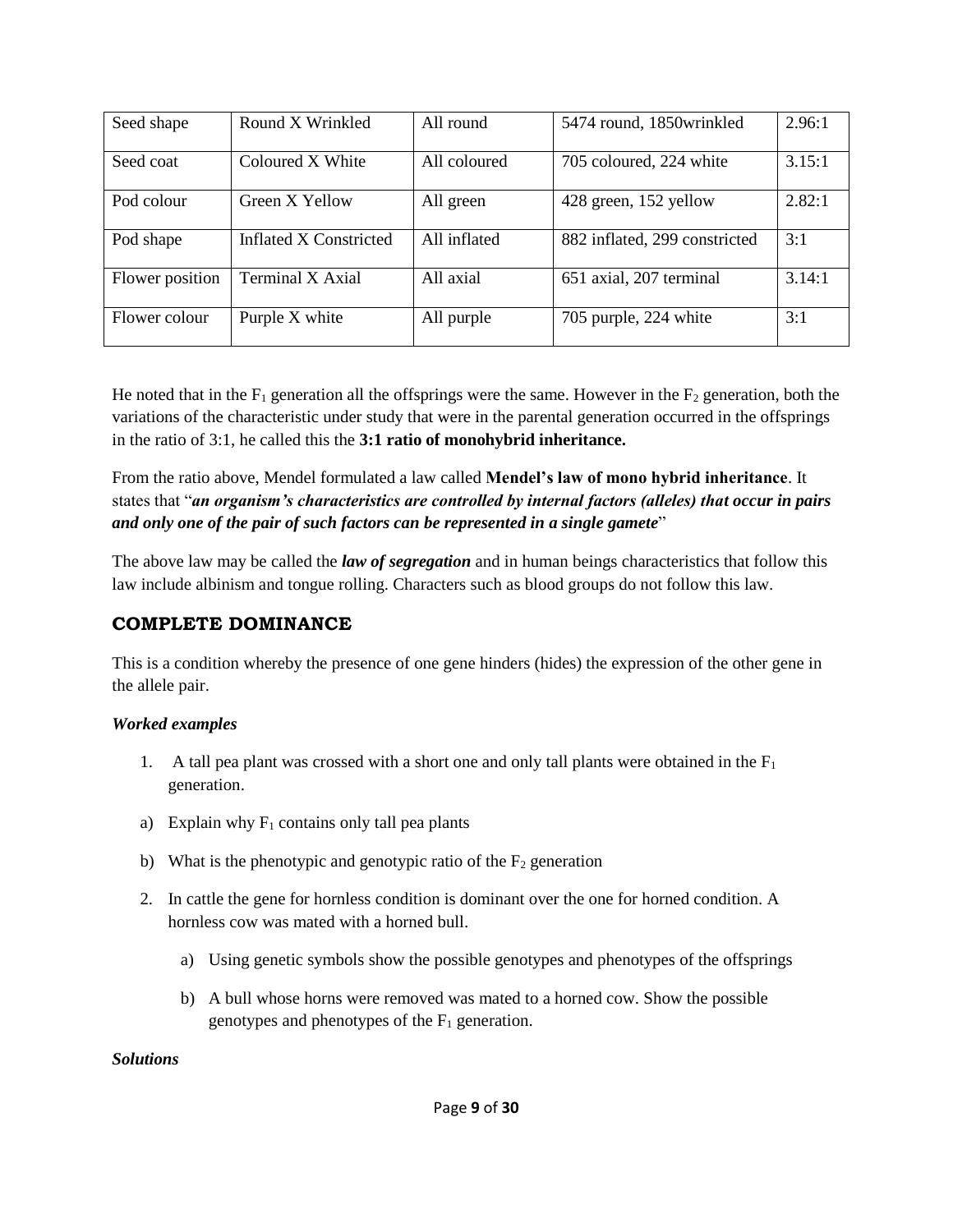(b)



- F<sup>1</sup> phenotype: all tall
- 2. (a)

Let **H** represent the allele for hornless condition

Let **h** represent the allele for horned condition



F<sup>1</sup> genotype: all are Hh

F<sup>1</sup> phenotype: all are hornless



Genotypic ratio TT: Tt: tt

 $1: 2: 1$ 

(b)

Parental phenotype horned X horned



F<sup>1</sup> phenotype: all are horned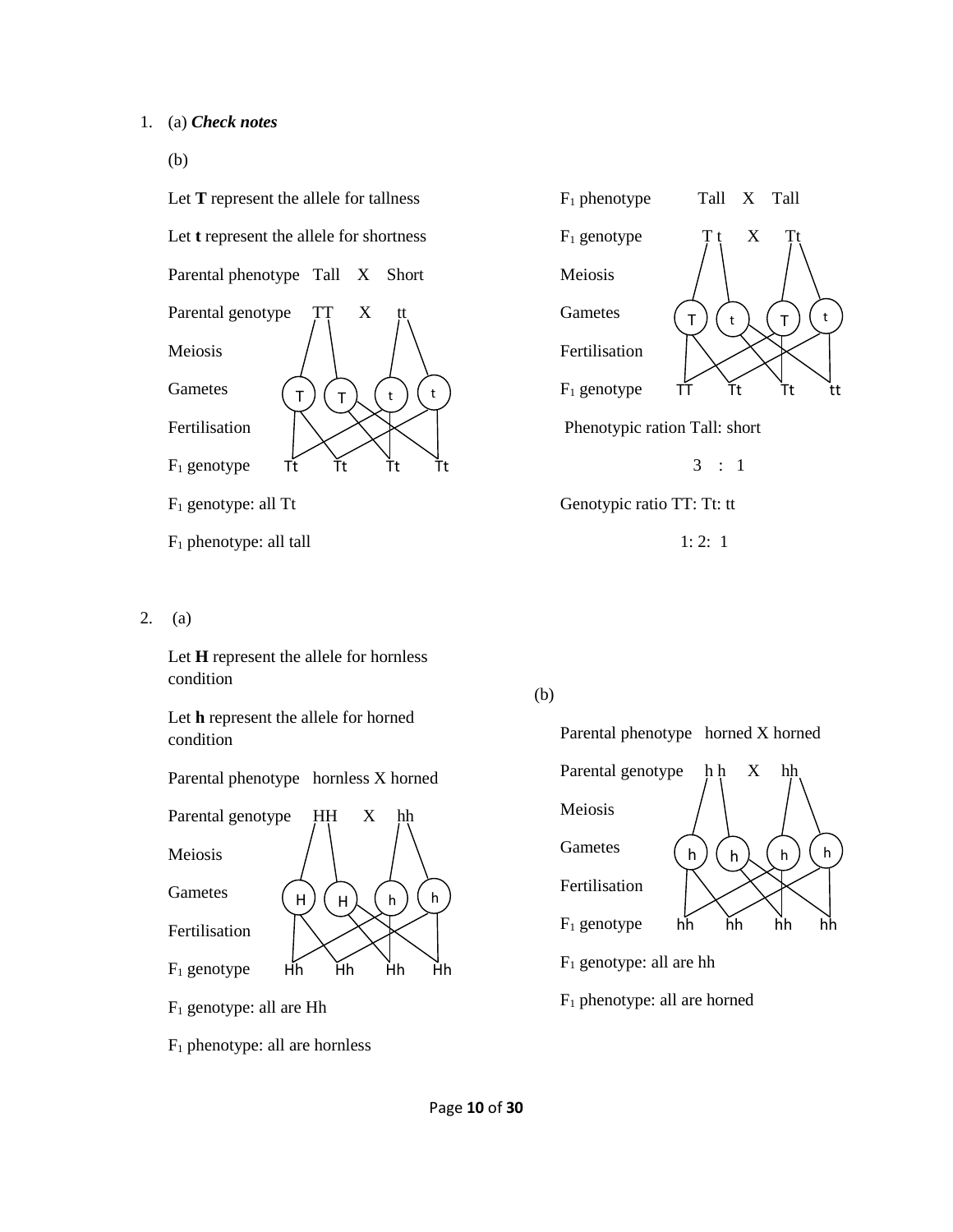### **Exercise**

- 1. The fruit fly, *Drosophila melanogaster*, usually has wings about twice as long as its abdomen. However, certain individuals have vestigial (very short) wings. A long winged male fly was crossed with a vestigial-winged female fly: eighty seven eggs were laid, all of which developed into flies with long wings. When members of this long winged **F<sup>1</sup>** generation were mated, the resulting **F<sup>2</sup>** generation consisted of 61 long-winged flies and 20 vestigial-winged flies.
	- (a) Suggest reasons why *Drosophila* is a very suitable animal for use in experiments on heredity
	- (b) Using genetic symbols show the formation of
		- i. **F<sup>1</sup>** generation
		- ii. **F<sup>2</sup>** generation
- 2. (a) What is meant by the term complete dominancy
	- (b) In drosophila, the genes for blue eyes is recessive to the gene for brown eyes
		- i. Carry out a cross to show formation of **F<sup>1</sup>** between true breeding flies
		- ii. Carry out a cross to determine the phenotypic ratio if one  $\mathbf{F}_1$  fly is crossed with the blue eyed parent

### **INCOMPLETE DOMINANCE AND CO-DOMINANCE**

**Incomplete dominance** is a condition where by the heterozygous individual is phenotypically distinguishable from both parents.

An example of incomplete dominant genes is shown when a cross between a plant with the alleles for red colour (RR) for flowers and one with alleles for white colour (WW) for flowers are crossed, pink flowers (RW) are produced.

**Note:** Neither of the alleles is fully dominant over the other and the displayed phenotype in the heterozygous individual is as a result of the partial influence of both alleles.

**Co-dominance** is a condition that arises when genes for the same character are dominant and are fully expressed in the phenotype of the heterozygous individual.

An example of co-dominant genes is the genes for blood groups in man. The inheritance of blood groups is determined by three alleles (**multiple alleles**). These alleles influence the formation of antigens on the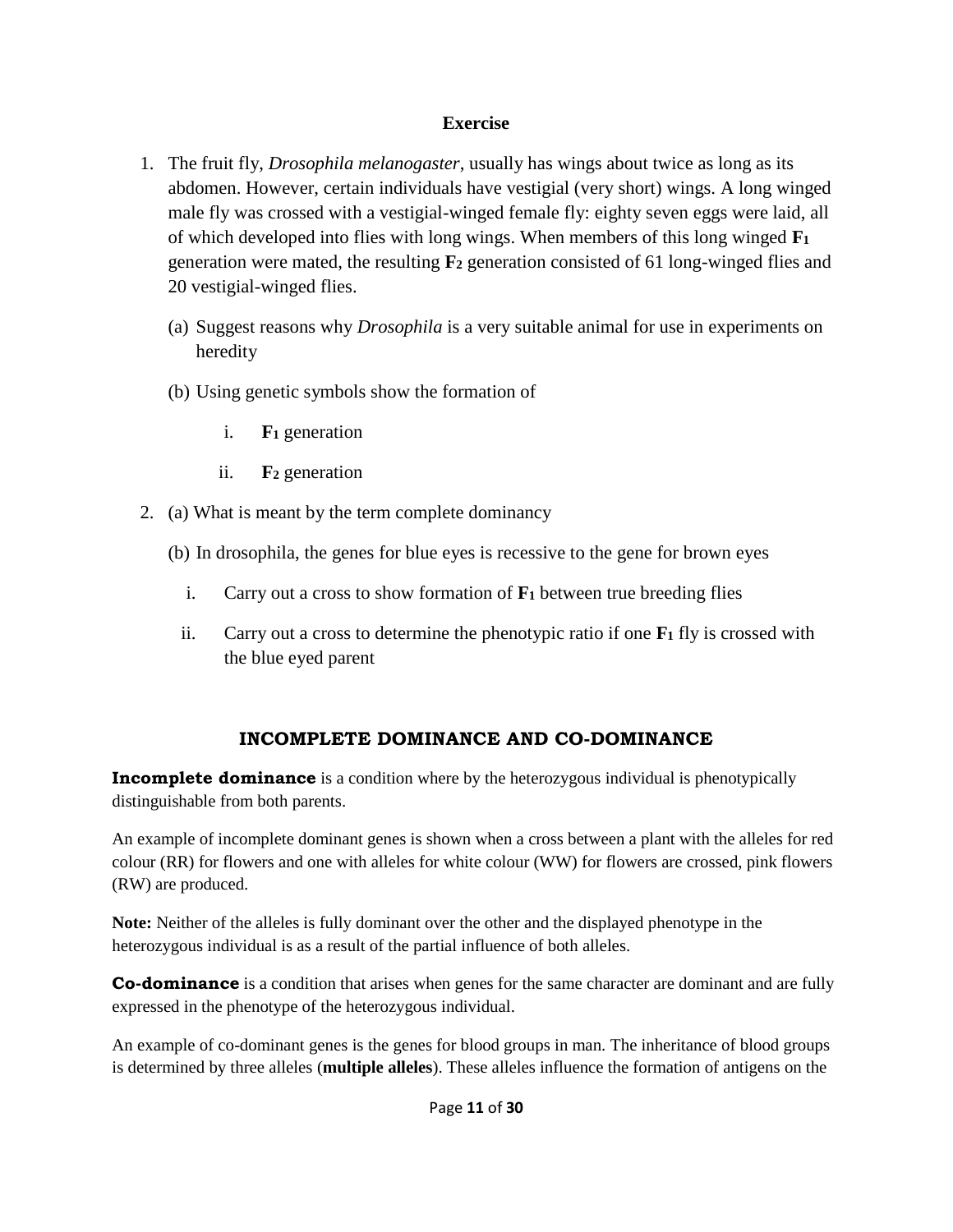red blood cells. Alleles A and B show co-dominance to each other and yet both are dominant over allele O i.e. allele O is recessive to both alleles A and B.

**Note:**

- Multiple alleles are a group of alleles (more than one pair) which collectively determine a characteristic of an individual
- Allele A determines the formation of antigen A on the red blood cells
- Allele B determines the formation of antigen B on the red blood cells
- Allele O prevents the formation of antigens A and B on the red blood cells when in homozygous state.

| <b>Blood</b> group | Possible genotype | Antigen formed on the red blood cell |
|--------------------|-------------------|--------------------------------------|
| A                  | AO                | Antigen A                            |
| A                  | AA                | Antigen A                            |
| B                  | <b>BO</b>         | Antigen B                            |
| B                  | <b>BB</b>         | Antigen B                            |
| AB                 | AB                | Antigen A and antigen B              |
| $\Omega$           | 00                | None                                 |

The table below shows the relationship between the blood group and its possible phenotype.

### *Worked examples*

1. (a) Define the term incomplete dominance

(b) In cattle white coat colour exists as well as red coat colour. When a white cow is crossed with a red bull, the resultant progeny are all roan (intermediate).

i. Using genetic symbols, work out the cross to show the formation of the  $F_1$ .

- ii. What results are obtained when the  $F_1$  progeny are selfed?
- 2. In Dandelion, red flowers exist as well as white flowers. The allele for red petal colour and the allele for white petal colour are co-dominant. If one  $F_1$  offspring (pink) from a cross between red and white flowers is crossed with a red coloured variety. What is the phenotypic ratio in the  $F_2$ generation?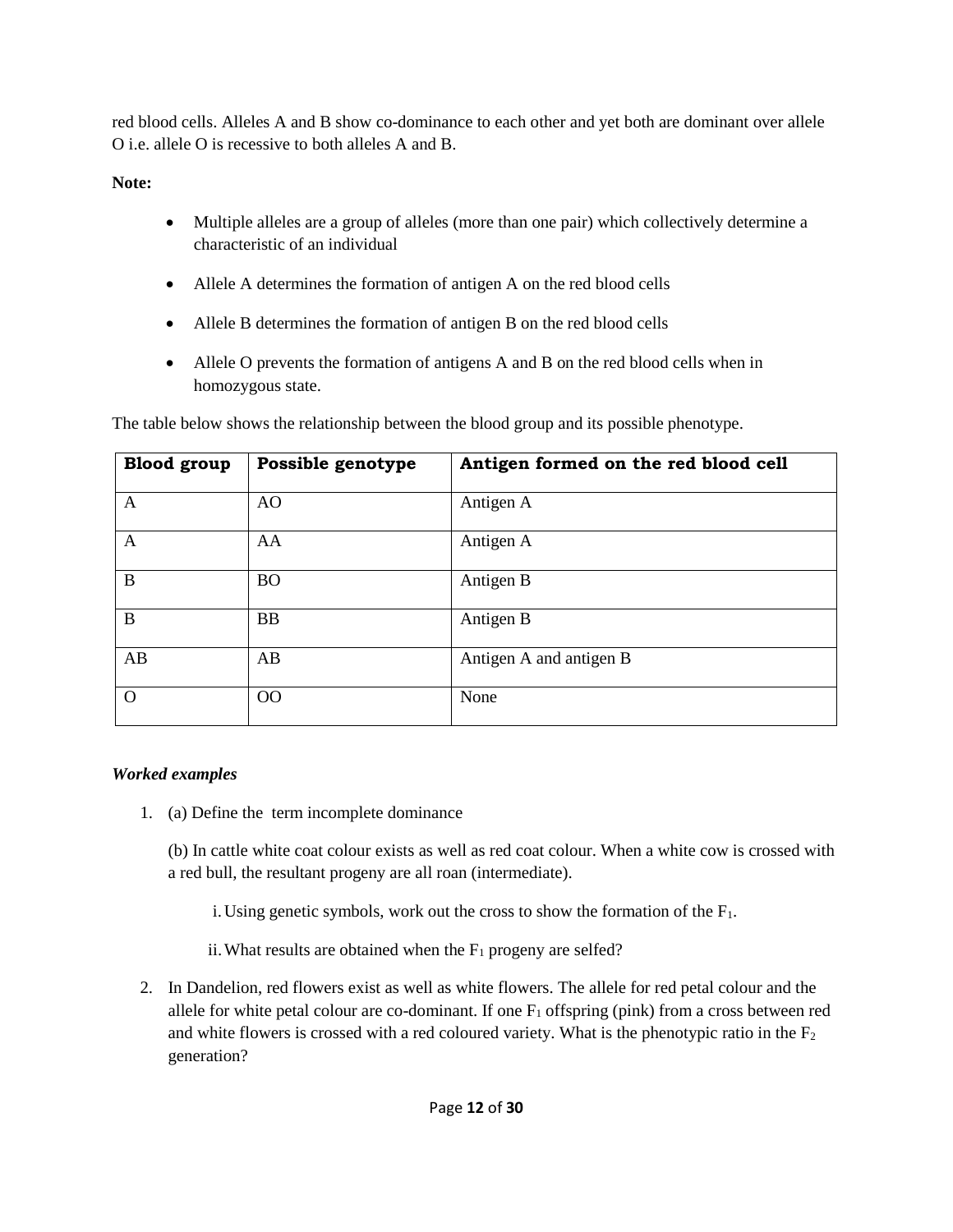- 3. (a) Carryout a cross for parents who are both heterozygous for blood group A?
	- (b) If a man homozygous blood group A marries a woman who is heterozygous for blood group B, determine the blood group of their children.

#### *Solutions*

*1* (a) *check notes* 

b) (i)

Let W represent the allele for white coat colour

Let R represent the allele for red coat colour

Parental phenotype white cow X red bull



(ii)



Genotypic ratio RR: RW: WW

1: 2: 1

Phenotypic ratio red: roan: white

1: 2: 1

#### *Example 2*

Let W represent the allele for white petal colour Let R represent the allele for red petal colour Parental phenotype white X red Parental genotype WW X RR Meiosis **Gametes** Fertilisation  $F_1$  genotype RW RW RW RW  $W$   $)\left(\begin{array}{c} W\end{array}\right)$   $\left(\begin{array}{c} R\end{array}\right)$   $\left(\begin{array}{c} R\end{array}\right)$ 

All are pink

(ii)

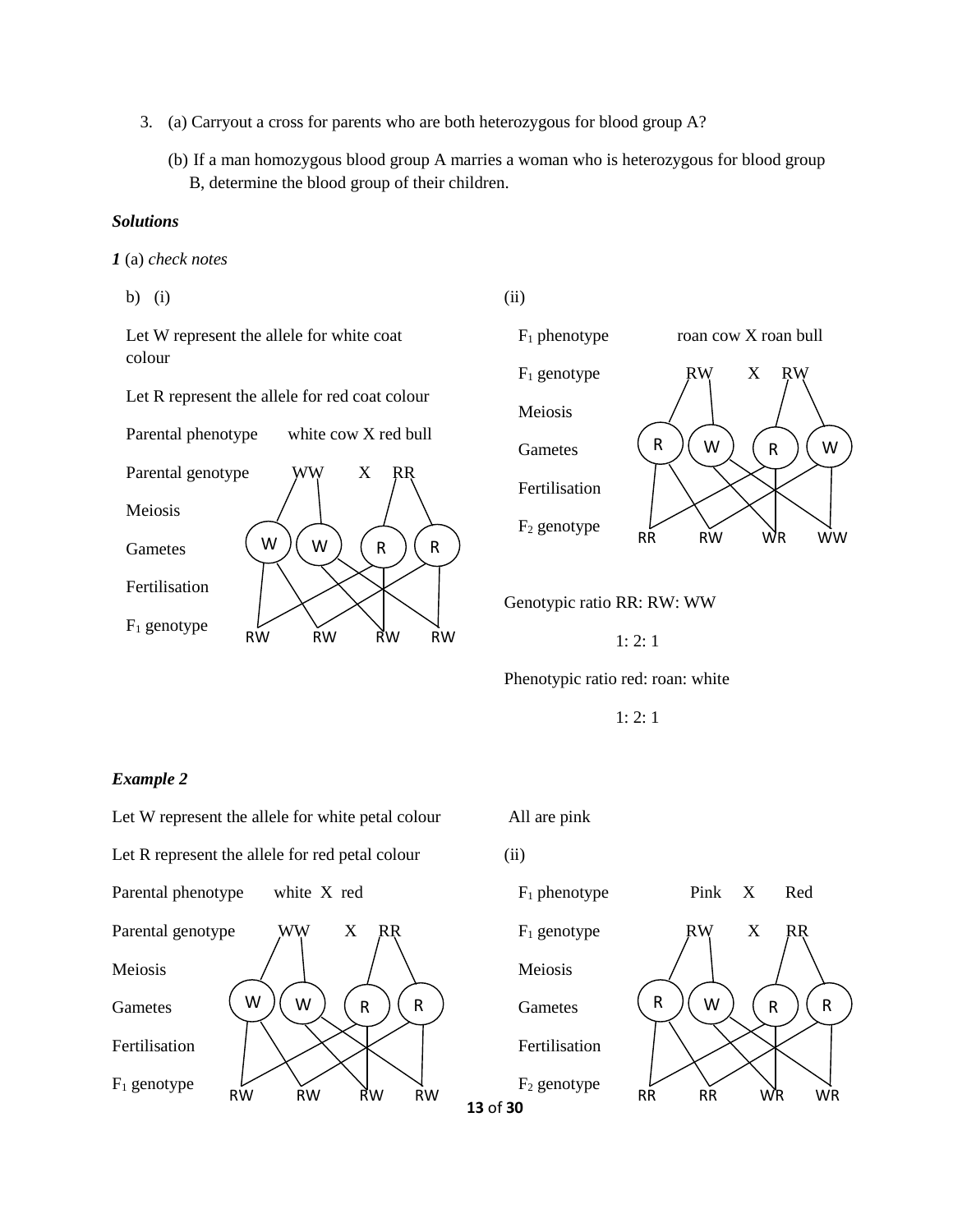Genotypic ratio RR: RW

Phenotypic ratio red: pink

 $2:2 = 1:1$ 

1:1

#### *Example 3*

**(a)**

Let A represent the allele for antigen A

Let O represent the allele for no antigen B

Parental phenotype man of blood group A X woman of blood group A



Genotypic ratio AA: AO: OO

1:2:1

Phenotypic ratio Blood group A: Blood group O

3 : 1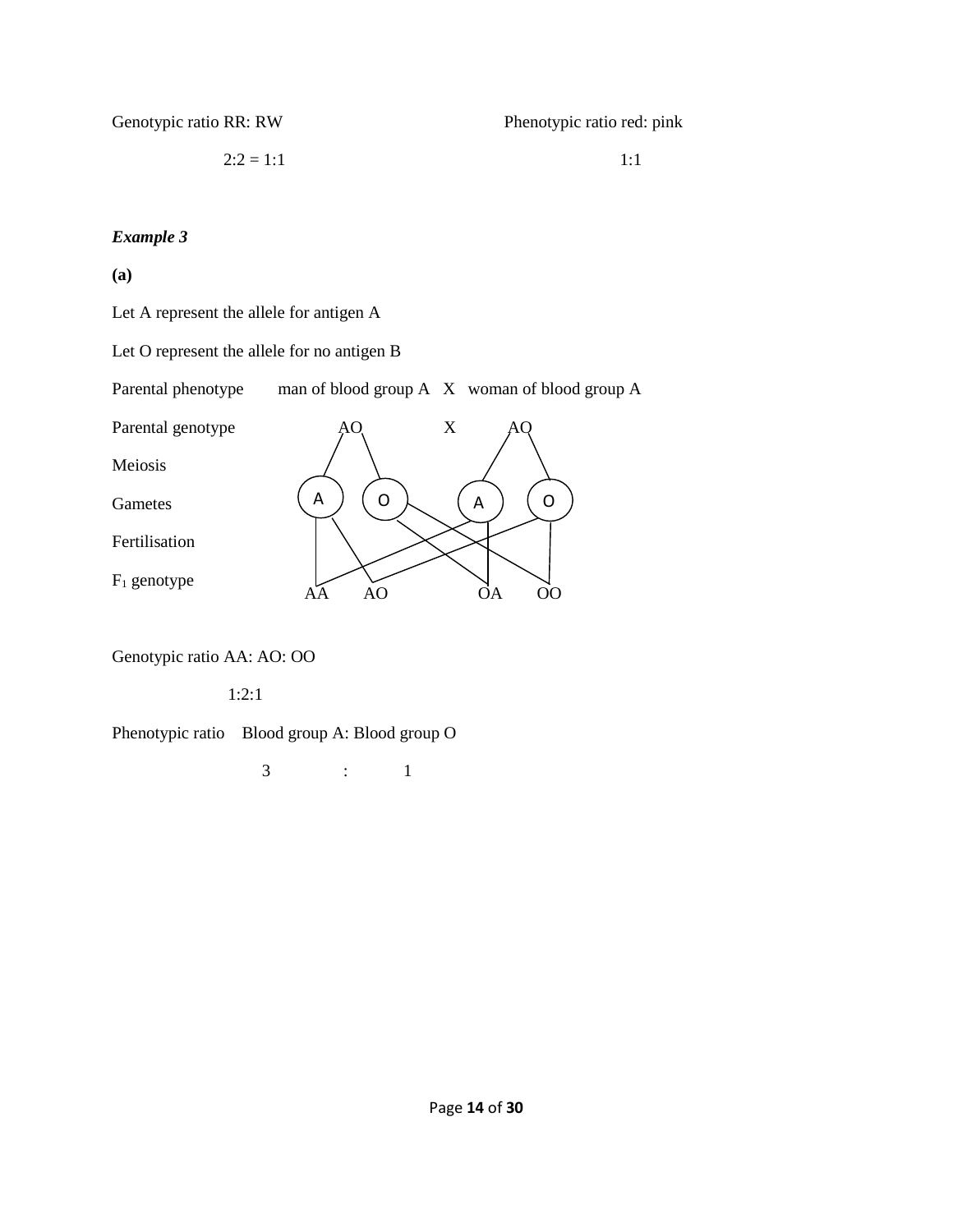**(b)** 

Let A represent the allele for antigen A

Let O represent the allele for no antigen

Let B represent the allele for antigen

Parental phenotype man of blood group A X woman of blood group B



Blood groups of children AB and A

#### *Exercise*

- 1. Abraham married twice. With his first wife he had two children whose blood groups were B and O. With his second wife he had two kids of blood groups AB and O. His first wife remarried a universal donor and their one child was of blood group A. What were the genotypes of the man and his wives? Show your working.
- 2. Plants with red flowers were crossed with plants with white flowers. The resultant  $F_1$  generation had pink flowers.
	- i. Without using symbols, explain why a cross between red flowered plants and white flowered plants produced pink flowered plants.
	- ii. Using R for red flowers and W for white flowers. Work out the genotypes and phenotypes of the  $F_2$  generation and determine the phenotypic ratio.
- 3. Mary gave birth to a son of blood group O and claims that John a fellow student is the father. John is of blood group AB and Mary is of blood group A. John claims that Joseph a fellow student is the father. Joseph is blood group B. Use your knowledge of genetics to determine the identity of the father.
- 4. In mice grey fur is dependent on a dominant gene (G) and black fur on a recessive gene (g). What would be the resultant of a cross between two true breeding mice? Show your working.
	- (b) If you selfed the offsprings in (a) above, what would be the;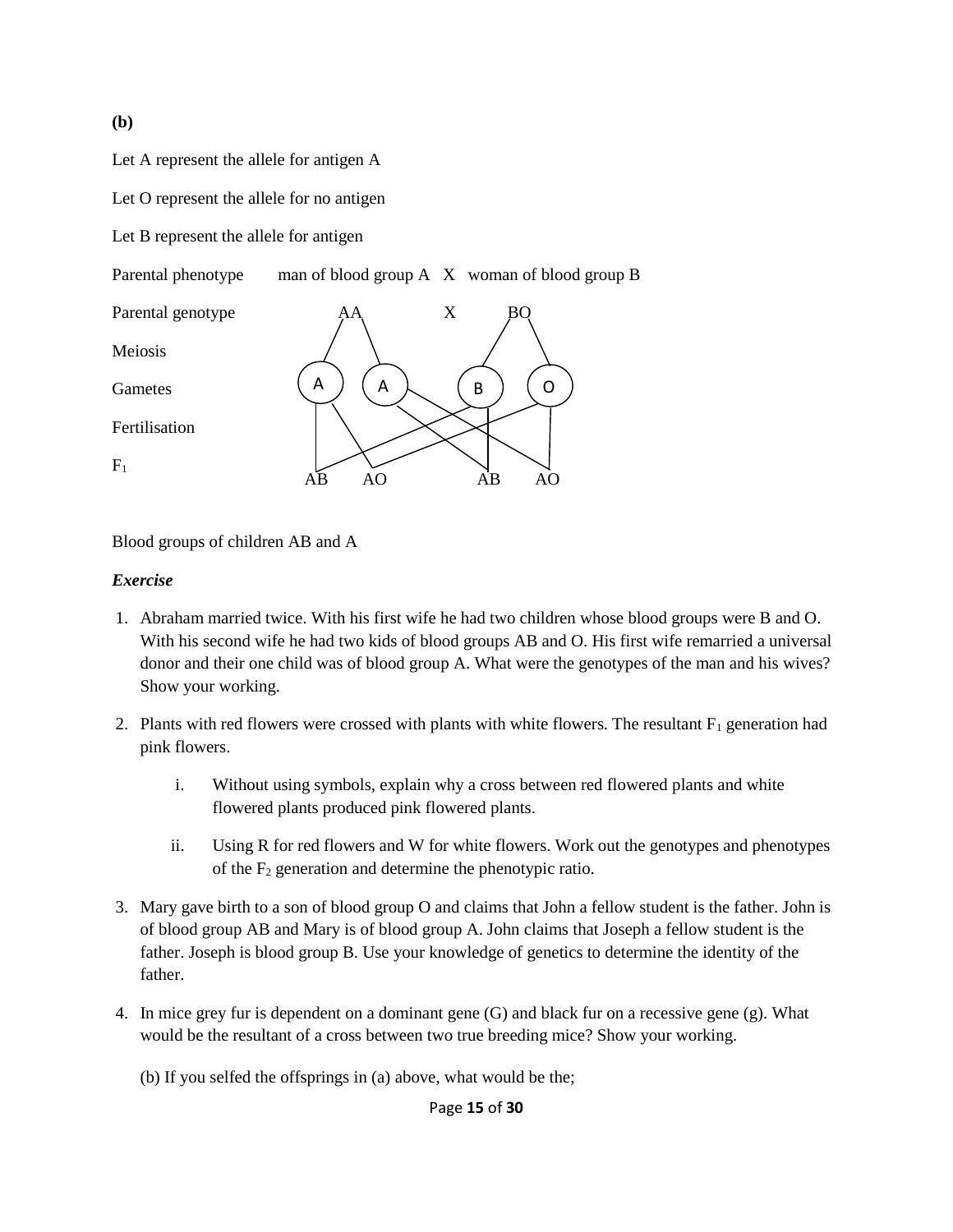- i. Genotypic ratio
- ii. Phenotypic ratio.

(Show your working)

- 5. A woman, Janet claims that her child was stolen by another woman in the maternity ward. The alleged thief and her husband are both of blood AB. The child is of blood group O and Janet is blood A while her husband is of blood group B.
	- i. Is Janet right in her claim?
	- ii. Support your answer in (a) by working out genetic crosses to show to;
		- Whom the baby can belong
		- Whom the baby can't belong

### **SEX DETERMINATION IN HUMANS**

In humans, the sex of an individual is determined by the X-chromosome and the Y-chromosome.

Females posses an XX chromosome pair while males posses an XY chromosome pair. Females produce gametes with same chromosomes and are therefore said to be **homogametic**. Males produce 2 types of gametes one possessing the X chromosome and the other possessing the Y-chromosome. Males are therefore said to **heterogametic**.

**NOTE**: Males determine the sex of the child to be born since they produce the Y-chromosome i.e. presence of the Y-chromosome leads to a male child and presence of an X chromosome from the man leads to a female child.

### **TWINS**

Twins are two human beings or animals born to the same mother from the same pregnancy at the same time. There are two types of twins;

- i. Identical twins
- ii. Fraternal twins

### **Identical or monozygotic twins**

These are twins which develop from one egg fertilised by one sperm cell but the zygote later splits into two, each developing into a baby.

Such twins are closely similar because they have the same genetic material. They are also of the same sex.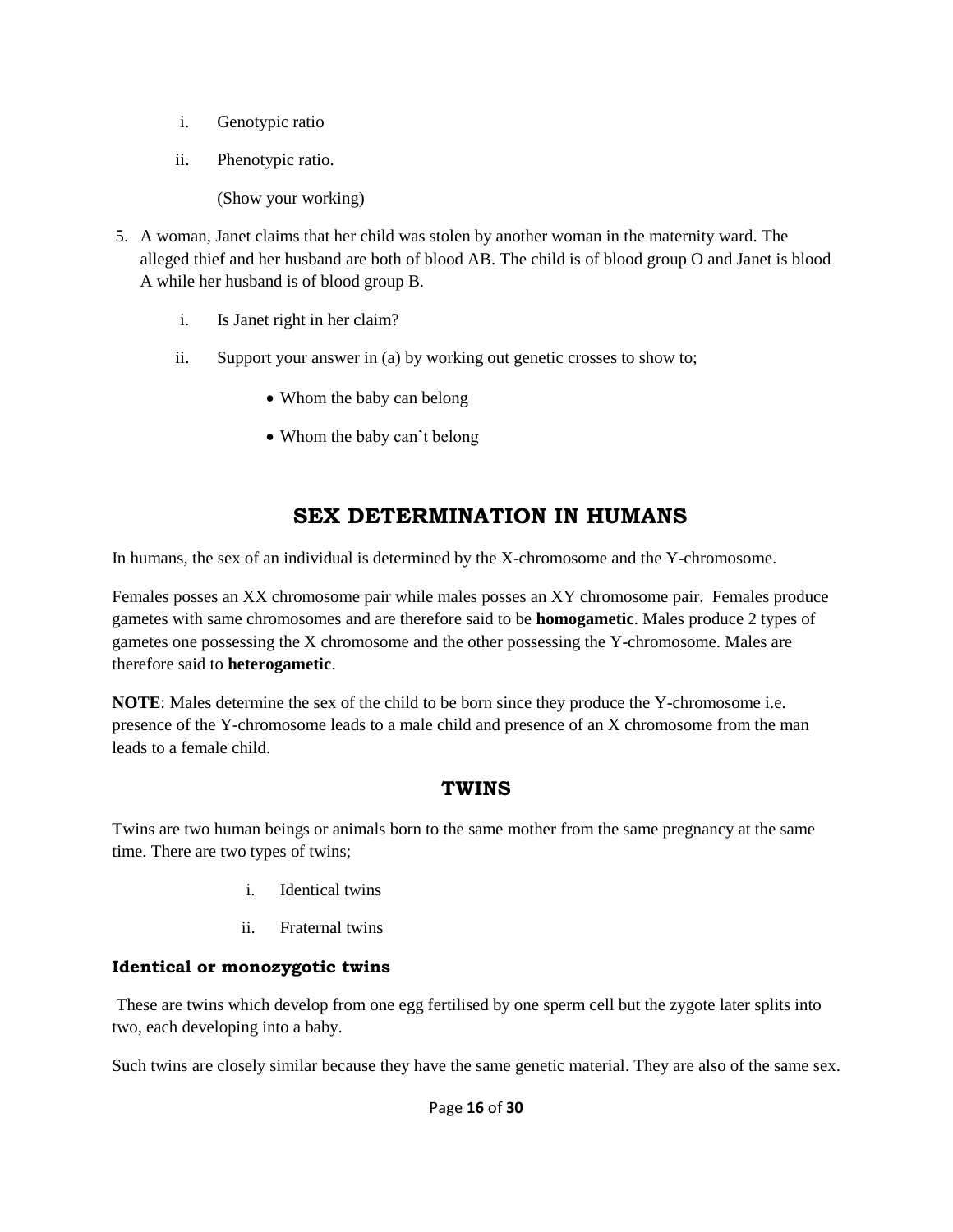#### **Fraternal or dizygotic twins**

These are non-identical twins resulting from fusion of two different ova fertilised by two different sperm cells.

Such twins can be of the same or different sex. They differ genetically because they arise from different genetic material. Twins produced from separate ova and sperms though not necessarily of the same sex, they have the usual family resemblance of brothers and sisters.

#### **SEX LINKED GENES**

Genes that are located on either the X or Y chromosome are said to be linked. Sex linked genes may be located on the X-chromosome (X-linkage) or they may be located on the Y-chromosome (Y-linkage).

**Sex-linked characteristics** are characteristics determined by genes located on and transmitted along with the sex chromosomes

#### **X-linkage**

The X chromosome is much larger than the Y chromosome and therefore most linkage characters are located on the X chromosomes.

#### *Diagram*



In addition to carrying genes used for determination of female sex characteristics, the X chromosome also carries genes for none sexual characteristics e.g.

- i. Ability to see colour
- ii. Mature bolding
- iii. Ability of blood to clot efficiently

#### **Y-linkage**

Genes for non-sexual characteristics that are located on the Y-chromosome include genes responsible for;

i. Long hairs on the ears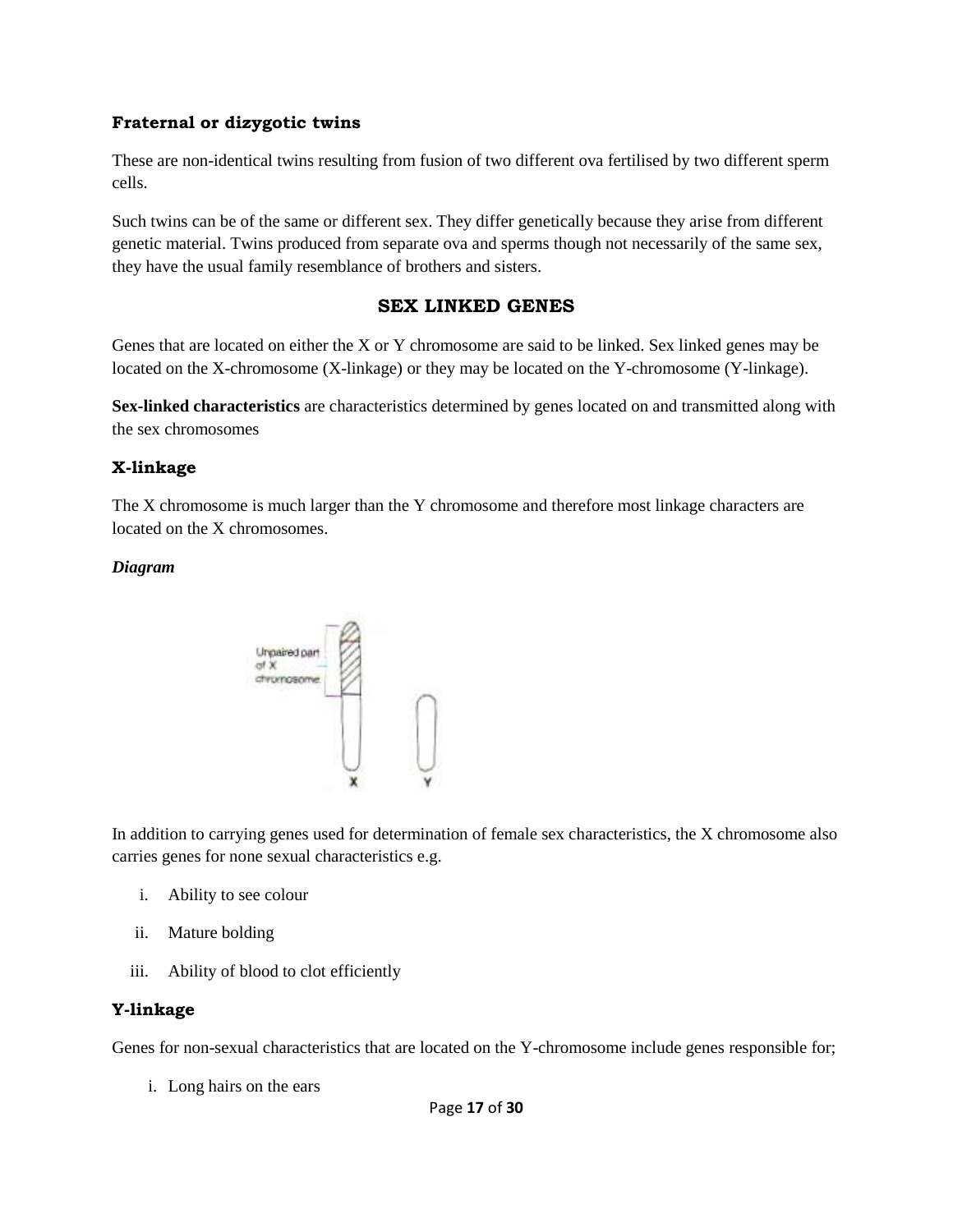- ii. Thick skin
- iii. Some-quill like hairs in some porcupines
- iv. Long hairs in the nose

**NOTE:** there are genes which are expressed in accordance with one's sex but are not carried on the sex chromosomes, such genes control **sex limited characteristics** and are strongly affected by the level of hormones in an individual e.g. lactation in females and facial hairs in man.

#### **HAEMOPHILIA**

Haemophilia is a heritable disorder of blood characterised by slowness or inability of blood to clot during bleeding.

Haemophilia is a sex-linked character caused by a recessive allele on the X-chromosomes.

Let  $X<sup>h</sup>$  represent the X chromosome with the allele for haemophilia

Let  $X<sup>H</sup>$  represent the X chromosome with the allele for normal clotting

| Possible genotype    | <b>Phenotype</b> | <b>Clotting factor</b> |
|----------------------|------------------|------------------------|
| $X^H X^H$            | Normal female    | Normal                 |
| $\overline{X^H} X^h$ | Carrier female   | Normal                 |
| $X^h X^h$            | Defective        | Haemophiliac female    |
| $X^H Y$              | Normal           | Normal male            |
| $X^HY$               | Defective        | Haemophiliac male      |

#### **COLOUR BLINDNESS**

This is known as the re-green colour blindness. The person suffering from this blindness cannot distinguish red colour from green colour.

Let  $X^b$  represent the X chromosome with the allele for colour blindness

Let  $X^B$  represent the X chromosome with the allele for normal colour vision

| <b>Possible genotype</b> | <b>Phenotype</b> | <b>Colour vision</b> |
|--------------------------|------------------|----------------------|
| $X^B X^B$                | Normal female    | Normal               |
| $X^B X^b$                | Carrier female   | Normal               |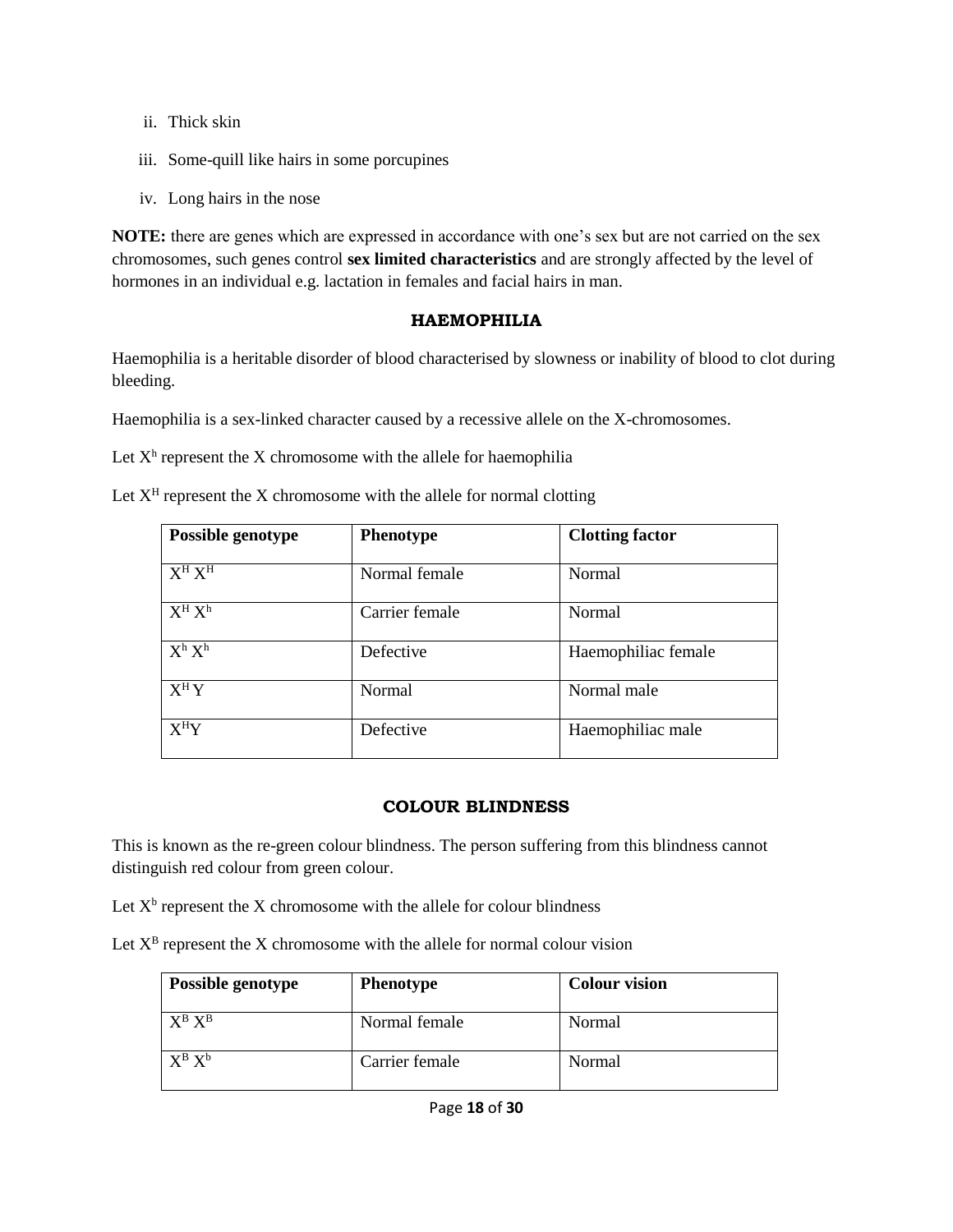| $X^b X^b$                           | Defective | Colour blind female |
|-------------------------------------|-----------|---------------------|
| $\mathbf{Y}^{\text{B}}\mathbf{V}$   | Normal    | Normal male         |
| $\mathrm{X}^{\mathrm{b}}\mathrm{Y}$ | Defective | Colour blind male   |

#### *Worked example*

- **1.** Haemophilia is a sex-linked disease. A carrier woman for this disease got married to a normal male and had four children. Using your genetic knowledge, determine the percentage of their children that will be normal boys, normal girls, carrier girls and haemophiliac girls
- **2.** A colour blind man married a woman who delivered both colour blind daughters and colour blind sons. Using your genetics knowledge determine how many of their 8 children can differentiate color.

#### *Solutions*

**1.**

Let  $X<sup>h</sup>$  represent the X chromosome with the allele for haemophilia

Let  $X<sup>H</sup>$  represent the X chromosome with the allele for normal clotting

Parental phenotype carrier woman X normal man



Phenotypic ratio 1:1:1:1

Normal girl: normal boy: carrier girl: haemophiliac boy

i. Normal boy

$$
= \frac{normal boys}{total \text{ } number of children} = \frac{1}{4} \times 100 = 25\%
$$

ii. Normal girls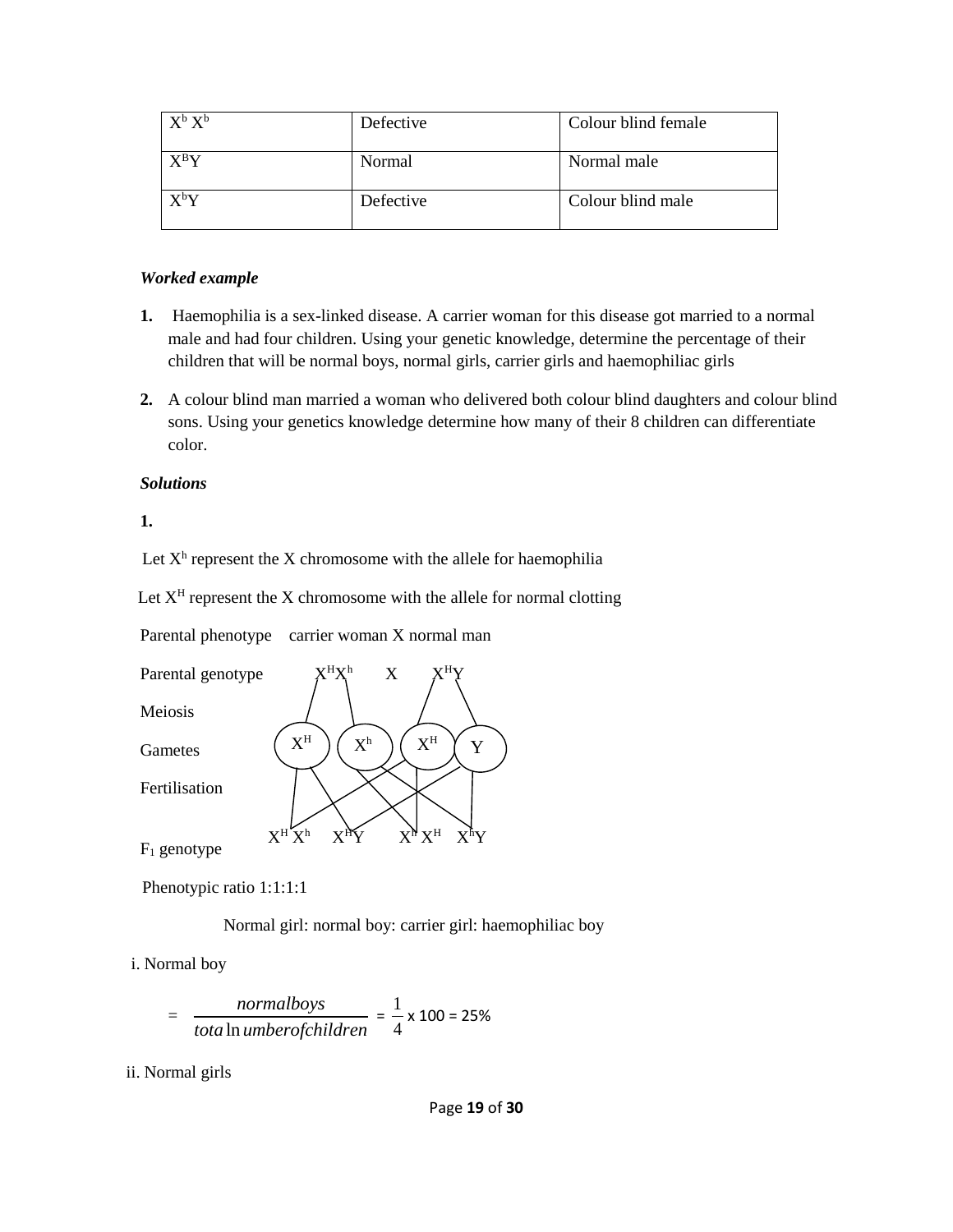$$
\frac{normalg irls}{total \ln umber of children} = \frac{1}{4} \times 100 = 25\%
$$

iii.Carrier girls

$$
\frac{carrier \text{ girls}}{total \text{ n} \text{ umberofchild} \cdot \text{ r}} = \frac{1}{4} \times 100 = 25\%
$$

iv. Haemophiliac boys

$$
\frac{haemophiliacobss}{total \ln umberofchildren} = \frac{1}{4} \times 100 = 25\%
$$

**2.**

Let  $X^b$  represent the X chromosome with the allele for colour blindness

Let  $X^B$  represent the X chromosome with the allele for normal colour vision

Parental phenotype carrier woman X normal man



Kids that can differentiate colour =  $\frac{2}{7}$ 4  $X 8 = 4$  children

#### **MUTATIONS**

A mutation is a sudden change in the number and arrangement of the DNA of a cell.

A **mutagen** is a substance which can influence the rate of mutation.

Mutagens include;

- a. High energy radiations e.g. X-rays and gamma rays
- b. Presence of high energy particles such as Alpha and Beta particles
- c. Fluctuation of temperature

Page **20** of **30**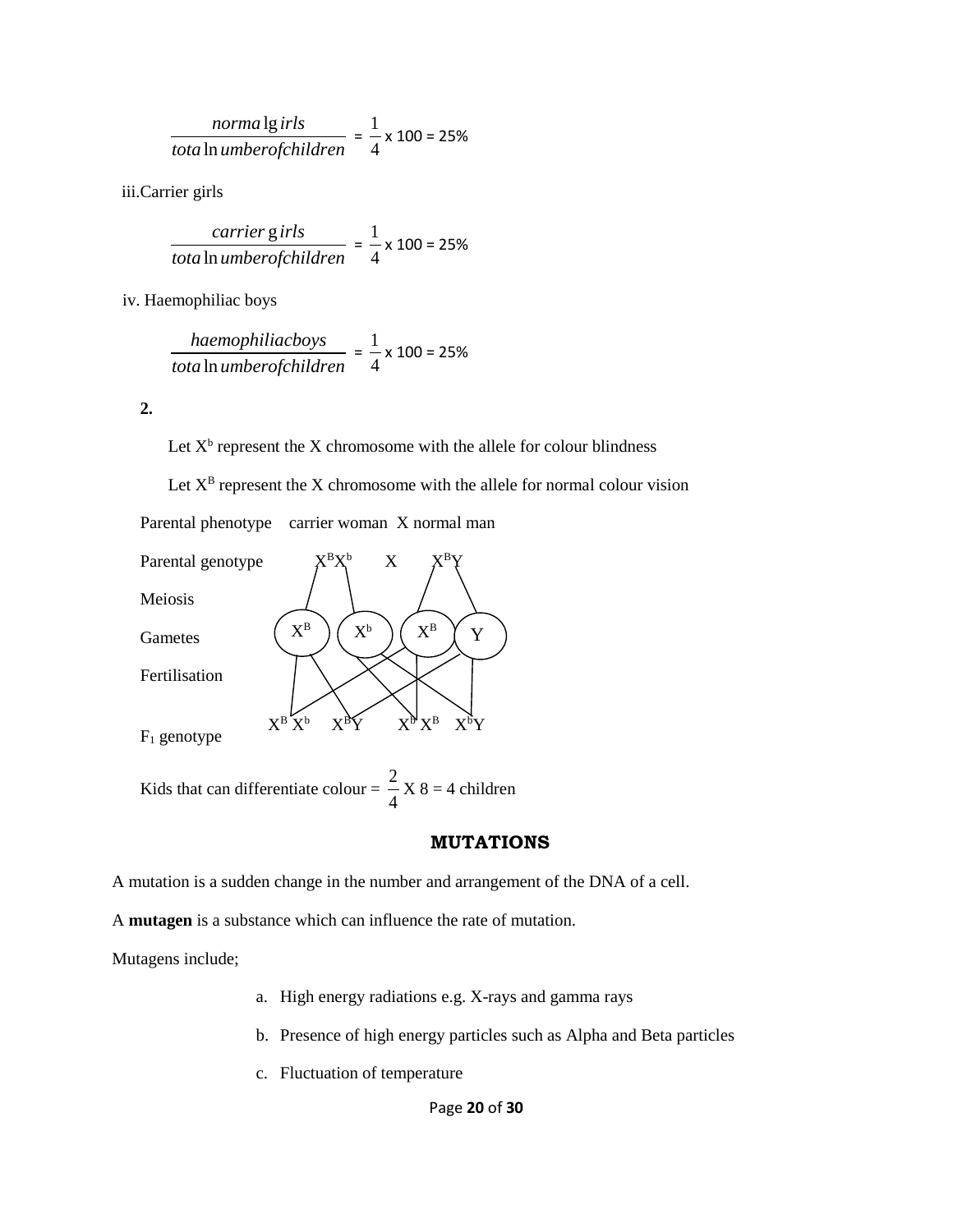d. Dangerous chemicals such as mustard gas and nitrous acid.

#### **Characteristics of mutations**

- 1. They are spontaneous in nature
- 2. They are not directed by the environment but can be induced by mutagenic agents
- 3. They are rare
- 4. They occur at random
- 5. They do not occur slowly but occur is a single abrupt step
- 6. Most of them are disadvantageous to organisms

#### **Importance of mutations**

- 1. Enables some organisms to survive adverse conditions e.g. bacteria
- 2. Brings about evolution in a population
- 3. Improving on animal and plant bleeding leading to good yields.

#### **Types of mutations**

- **1.** Gene mutations
- **2.** Chromosomal mutations

#### **Assignment**

Make brief notes on the types of mutations

Conditions that occurred as a result of mutations include;

- a.Haemophilia
- b.Albinism
- c.Sickle cells

#### **ALBINISM**

This is a condition in which an individual lacks the normal melanin pigment.

This occurs because the gene needed to make the enzyme which catalyses the production of the pigment has changed or undergone mutations. Albinism is an example of complete dominance in the animal kingdom and it is not restricted to humans only. An albino has white hair and skin plus pink eyes.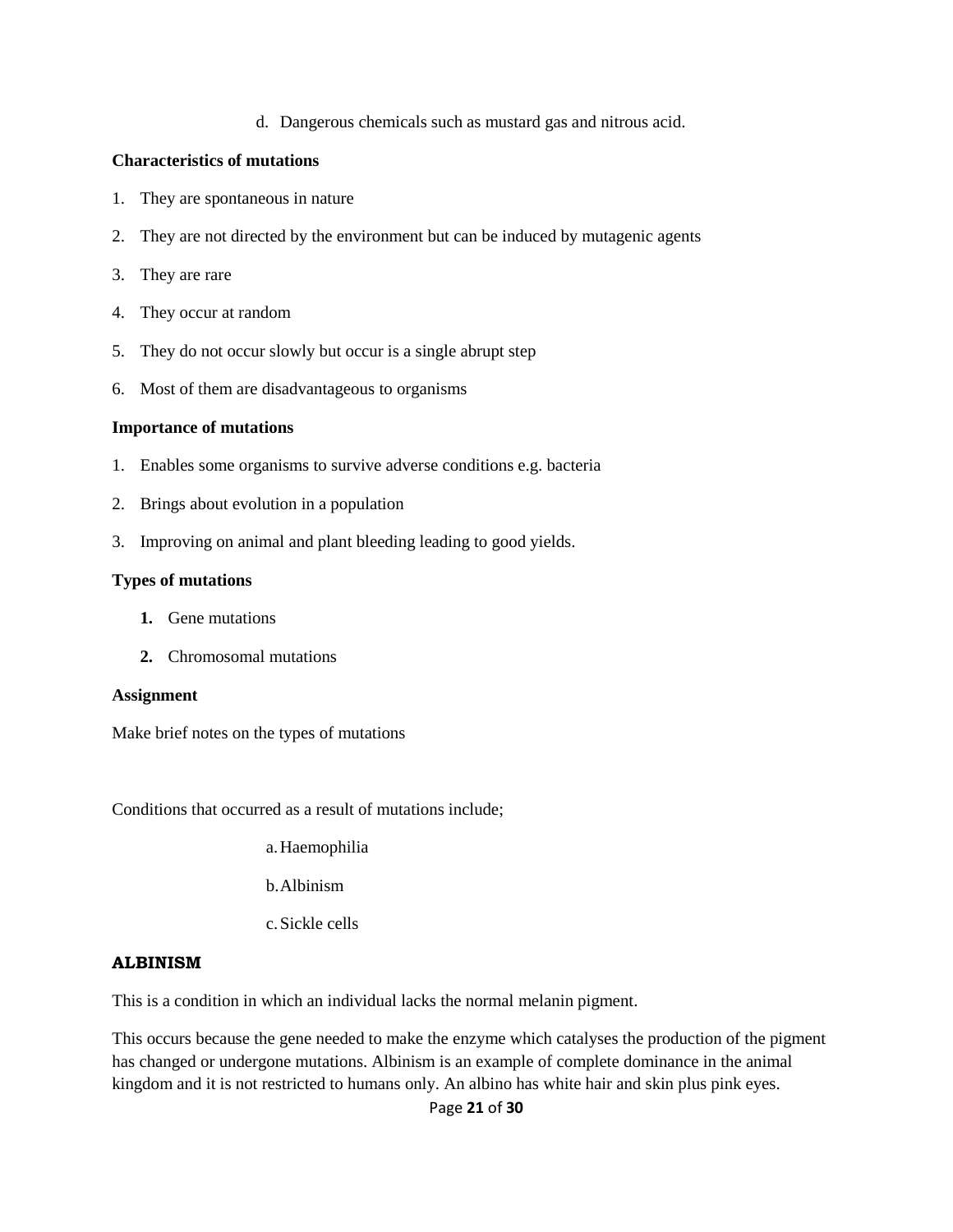The allele for the pigment to develop is **A** and it is dominant whereas the allele for albinism is **a** and it is recessive.

| The table below summarises the possible phenotypes and genotypes |  |  |
|------------------------------------------------------------------|--|--|
|                                                                  |  |  |

| Genotype | <b>Phenotype</b> |
|----------|------------------|
| AА       | Normal           |
| Аа       | Normal (carrier) |
| Aа       | Albino           |

#### **SICKLE CELLS**

Sickle cell anaemia is a condition whereby the red blood cells have an abnormal shape.

These red blood cells become sickle shaped and as a result they are not able to transport oxygen efficiently. The normal shape of the red blood cell is the bi-concave shape and this makes the red blood cells efficient in transporting oxygen.

The shape of the red blood cell is determined by the type of heamoglobin present and the type of haemoglobin is determined by two alleles. One allele determines the formation of normal haemoglobin and is noted as **H**. The other allele determines the formation of abnormal haemoglobin which is noted as **S**. The table below shows the possible genotypes and phenotypes depending on the alleles present.

| Alleles present | Possible genotype | <b>Phenotype</b>                                |
|-----------------|-------------------|-------------------------------------------------|
| H only          | HН                | Normal (biconcave red blood cells)              |
| S only          | SS                | Sickler (sickle shaped red blood cells)         |
| H and S         | <b>HS</b>         | Normal nut carrier (bi-concave red blood cells) |

#### *Worked examples*

- 1. An albino male marries a heterozygous female. If the female has 6 children what would be the phenotypic and genotypic ratio of their children.
- 2. A normal man whose father was an albino and mother normal got married to an albino woman. They had twelve children. Determine the percentage of their children that are albinos.
- 3. Sickle cell anaemia is a genetically transmitted disease. If a carrier woman gets married to a carrier man and they have four children, how many of their children will be sicklers?
- 4. A child is normal and his father is also normal but the mother is a sickler.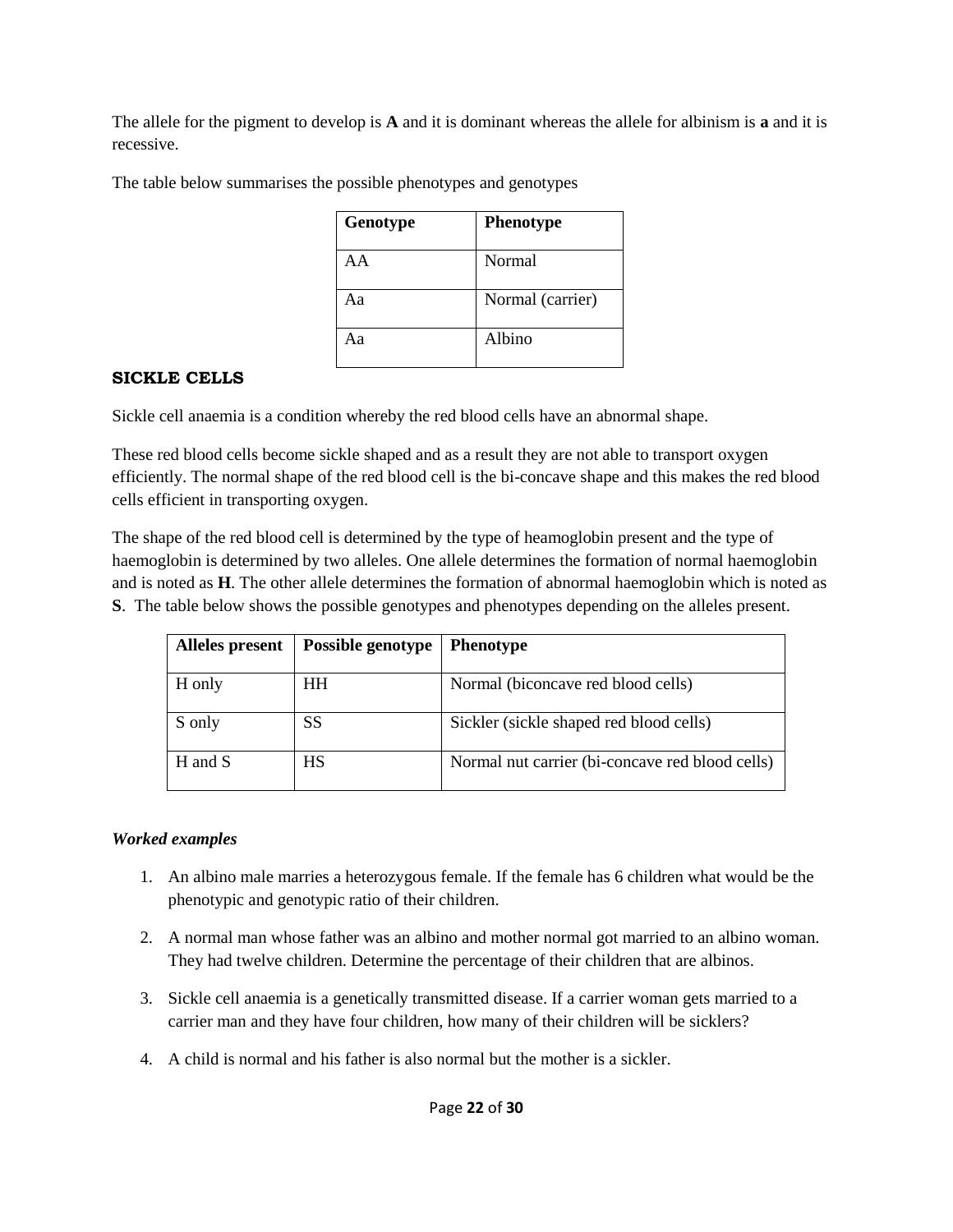- a. Determine the genotypes of the two parents and their daughter
- b. Use your genetic knowledge to determine the genotypes and phenotypes of other children in the family
- c. If the daughter got married a carrier man, determine determine the genotypic and phenotypic ratio of their children

#### *Solutions*

1.

Let A represent the allele for production of melanin

Let a represent the allele for lack of melanin

Parental phenotype albino man X normal woman



Genotypic ratio Aa : aa

$$
2: 2=1:1
$$

2.

Let A represent the allele for production of melanin Let a represent the allele for lack of melanin Parental phenotype normal man X albino woman  $\text{Parental genotype}$   $\text{Aq}$   $\text{X}$ Meiosis

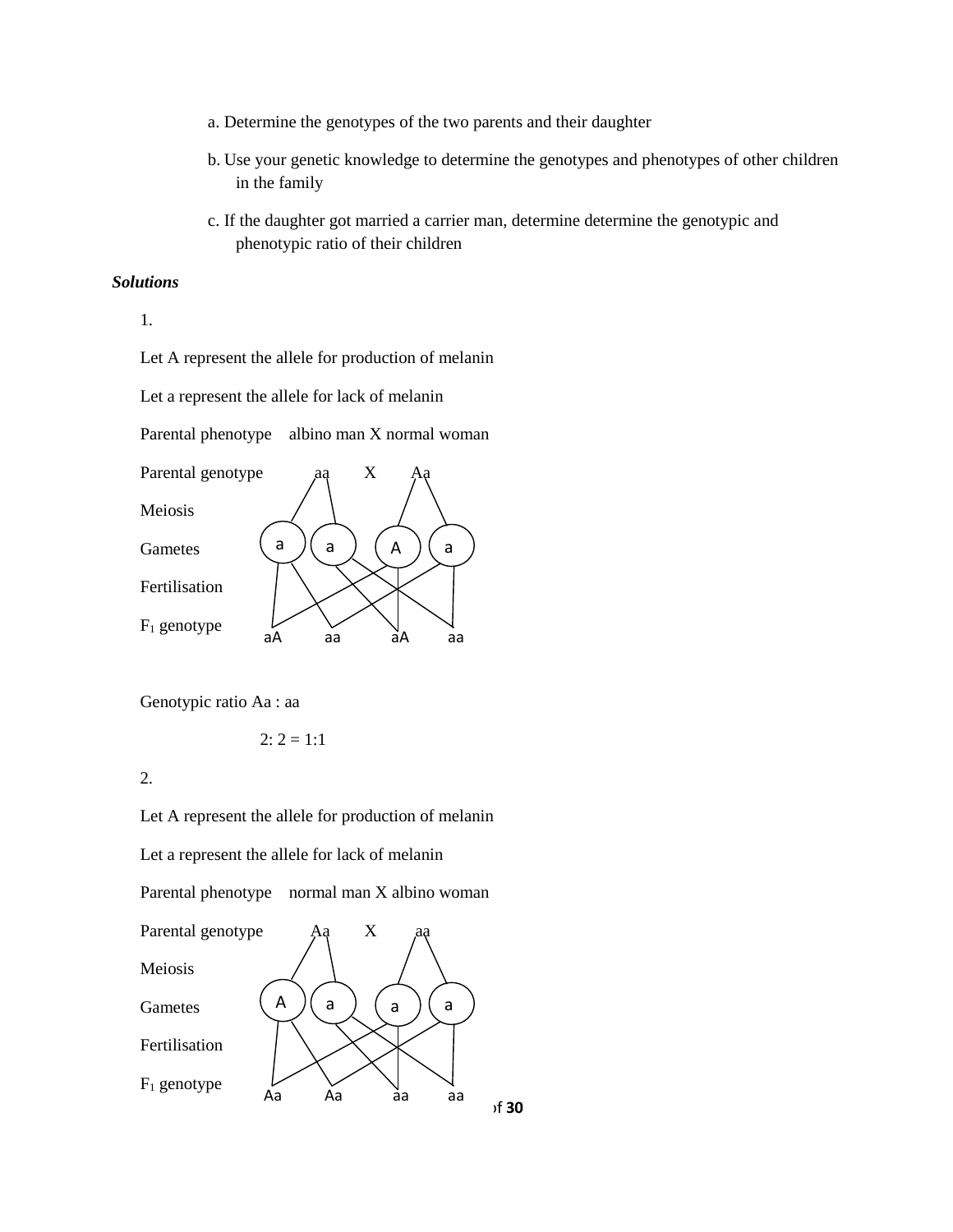Percentage of children who are albinos = 50%

3.

Let H represent the allele for formation of normal haemoglobin

Let S represent the allele for formation of sickle shaped heamoglobin

Parental phenotype carrier woman X carrier man



Phenotypic ratio normal : carrier : sicklers

$$
1: 2:1
$$

$$
\frac{1}{4} \times 4 = 1
$$

#### 4. (a)

Let H represent the allele for formation of normal haemoglobin

Let S represent the allele for formation of sickle shaped heamoglobin

- Father HS
- Mother SS
- Son HS
- (b)

Let H represent the allele for formation of normal haemoglobin

Let S represent the allele for formation of sickle shaped heamoglobin

Parental phenotype normal man X sickler woman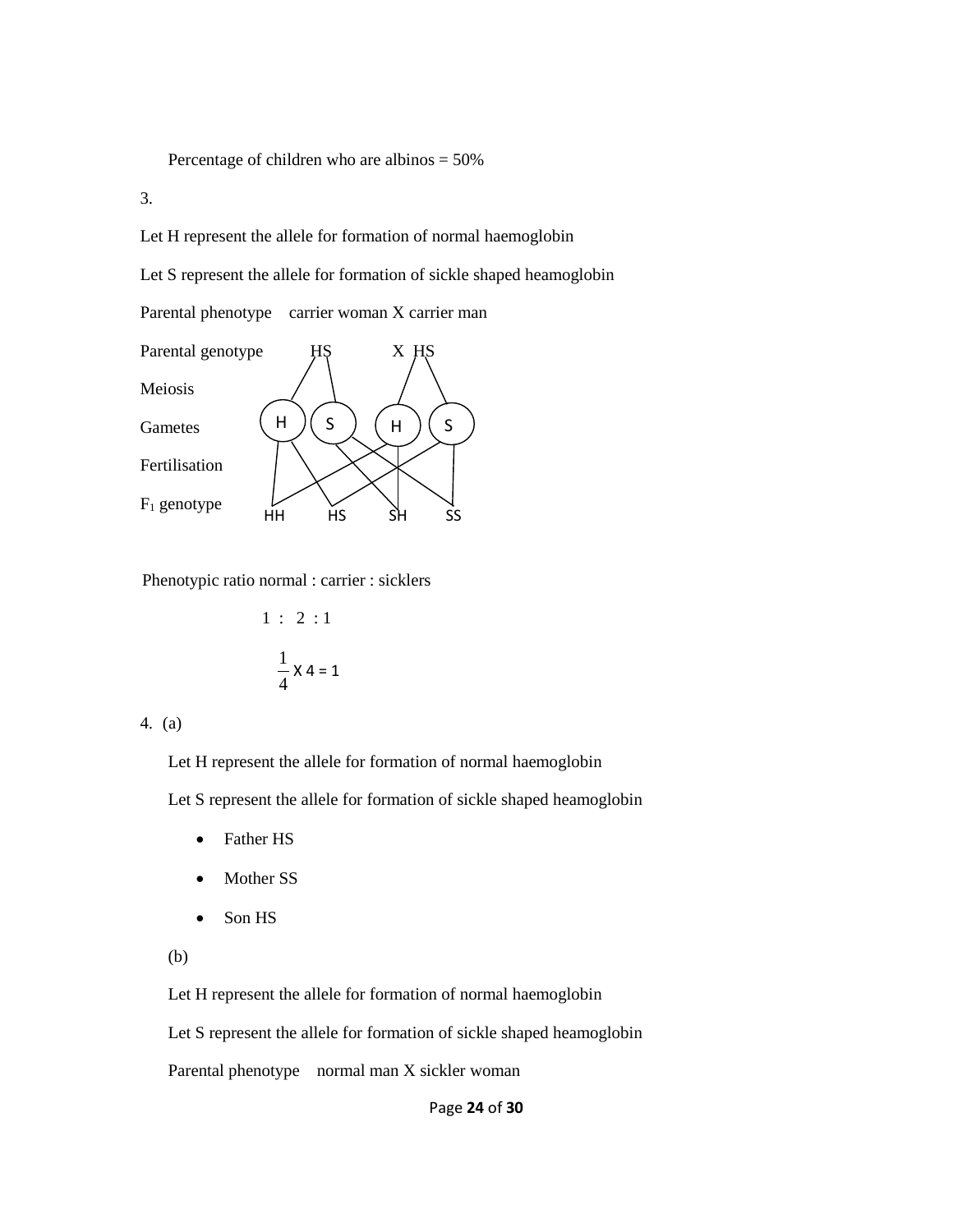

Phenotypes of the children 2 sicklers and 1 carrier.

(c)

Let H represent the allele for formation of normal haemoglobin

Let S represent the allele for formation of sickle shaped heamoglobin

Parental phenotype normal son X carrier woman



Phenotypic ratio HH: HS: SS

Genotypic ration 1:2:1

#### **APPLICATIONS OF GENETICS**

- 1.Production of human insulin by microorganisms
- 2.Productions of high yielding and resistant varieties of crops and animals
- 3.Marriage counseling, to detect and probably avoid combinations which may give rise to inheritable diseases such as haemophilia.
- 4.Overcoming drug resistant pathogens and pests
- 5.Awareness of mutagenic agents and control of their use for example minimal exposure to x-rays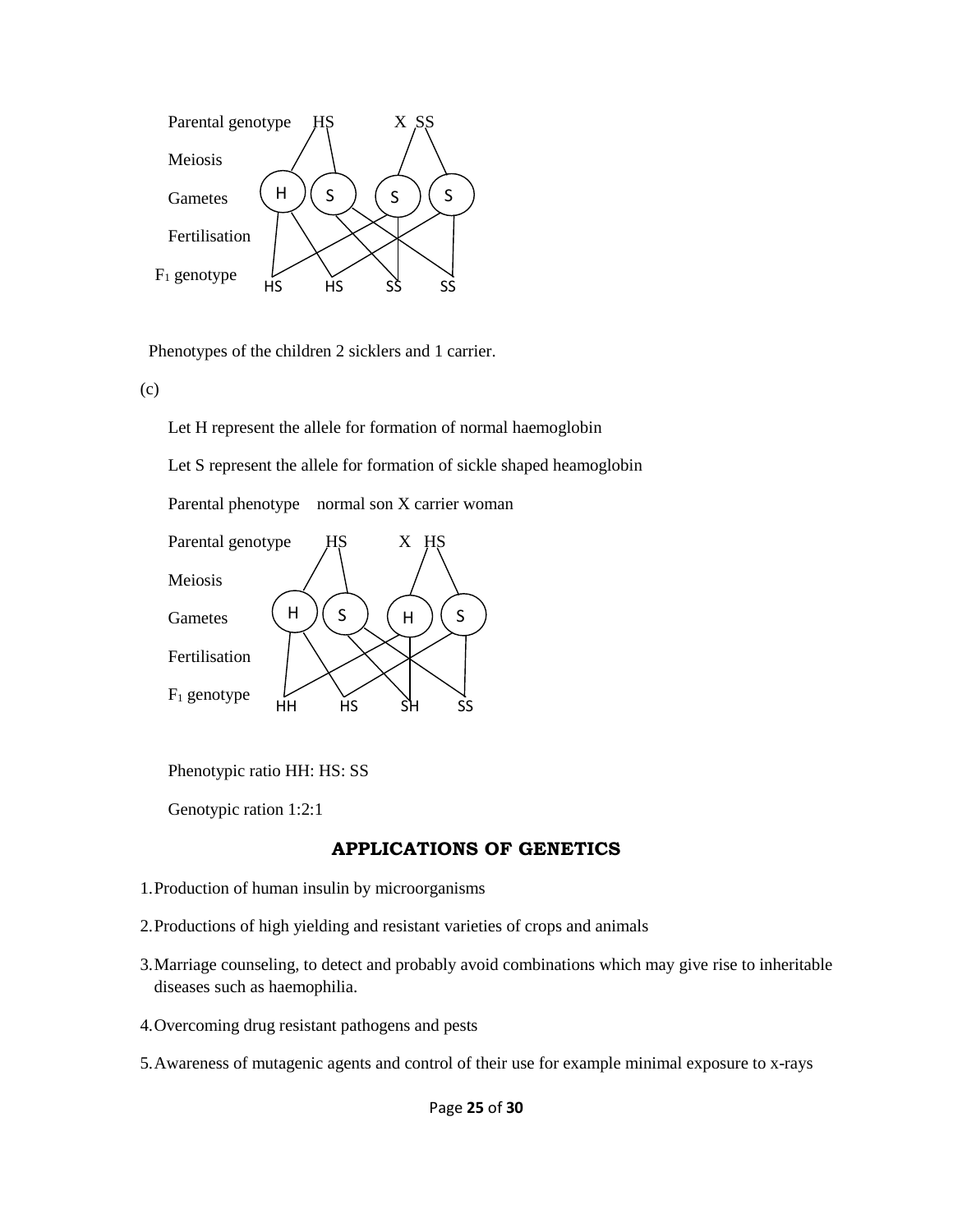#### **NATURAL SELECTION**

Variation is the raw material for natural selection to act on. Organisms in a natural environment produce a very high number of young ones than what the environmental resources can support (*over production*). Because the environment in which these organisms live has limited resources (these resources include food, water, light, temperature, shelter, breeding grounds and problems such as diseases and predators). These offspring have to compete for the limited resources that the environment can offer (*struggle for existence*). During the competition, some organisms die while others will survive. The genetic makeup determines which individuals have characteristics that improve their ability to survive and which individuals die and perish (*survival for the fittest*). So in each generation, there will be a slight increase in the proportion of individuals having characteristics favourable for survival. Only these well adapted organisms will be able to reproduce successfully, and will pass on their advantageous characteristics to their offspring (*advantageous characteristics passed on to the offspring*) Over a period of time, a period of time, the population will lose all the poorly adapted individuals (*gradual change*). The population will gradually become better adapted to the environment. There is a selective force occurring in nature, which makes sure the individuals with the traits best fitted for survival in those conditions will live. This selecting force is called **natural selection**.

When the favoured individuals reproduce, they pass the favourable traits onto their offspring. If natural selection continues over many generations, it leads to a change in the type of organisms found in that population. We can assume that the earlier forms of present-day organisms were subjected to similar conditions and gave rise to the present-day organisms, a phenomena called **speciation**.

Speciation is the process by which one species splits into two or more new species which develop into different genetic lineages. **A species** is a population whose members can interbreed and produce viable fertile offspring, but are unable to produce viable fertile offspring with members of other populations. A single species may give rise to new offspring i.e. **intraspecific hybridisation** e.g. breeding organisms that are pure breeds but one having better characters than another which results in the formation of a hybrid, with hybrid vigor, that doesn't resemble any of the parents or two different species may give rise to one new species i.e. **interspecific hybridisation**

Since new species arise from pre-existing species, we can further assume that all present-day species gradually arose from one common simple species in a process called **evolution**.

#### **ORIGIN OF LIFE**

Different theories have been put forward to explain the origin of the first simple species which split up into several present-day species. The theories include the following;

- a. **Special creation**. It is believed that living organisms were created by the almighty God in the very forms they exist today. This implies that there has not been any evolution or change of life form.
- b. **Spontaneous generation theory.** This theory suggests that living organisms emerged from nonliving forms spontaneously (suddenly).
	- i. This is supported by the fact that dead decomposing materials may lead to formation of maggots.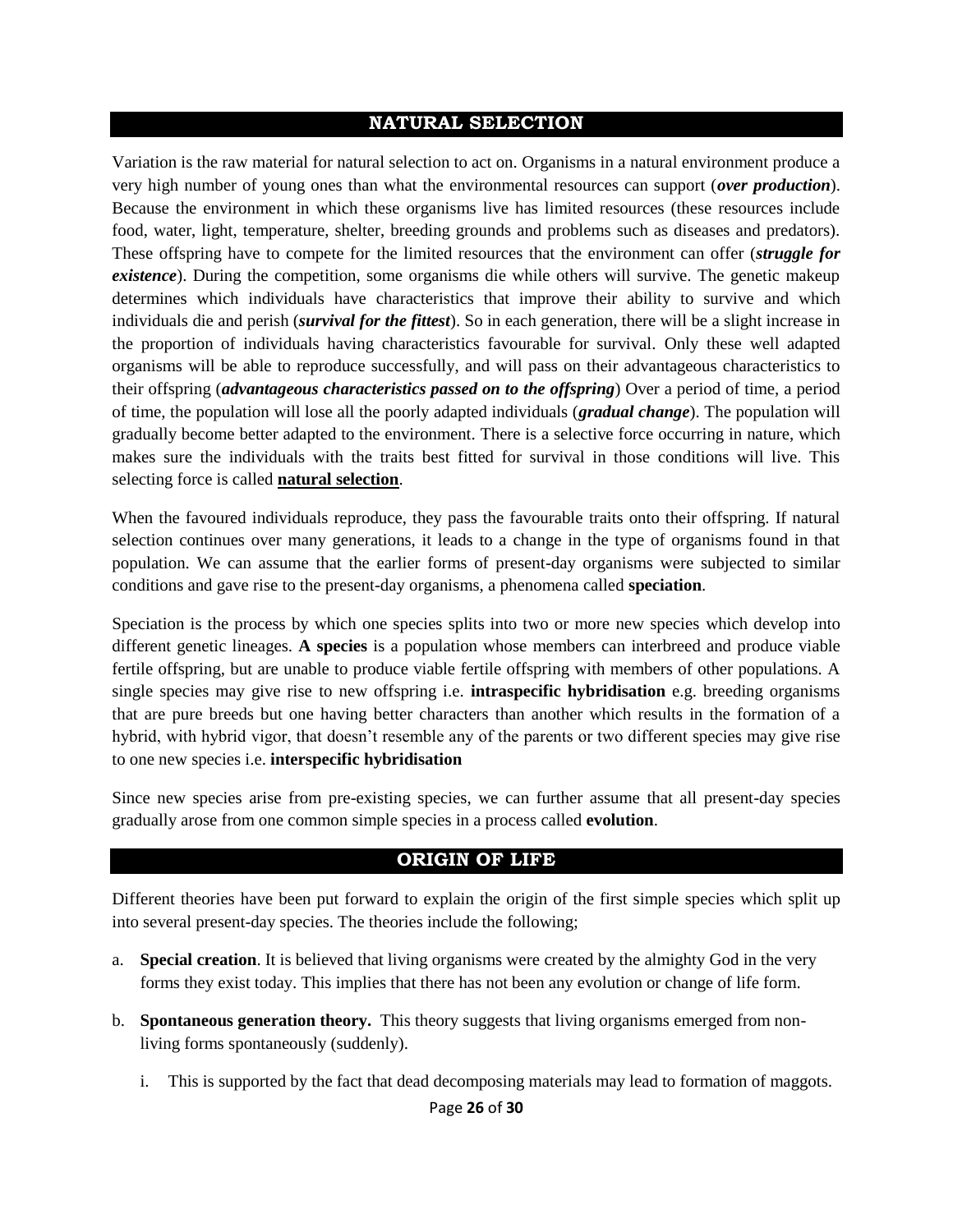- ii. A newly constructed pond of water may eventually contain certain organisms such as fish
- iii. Dirt may lead to the emergence of lice in the hair.

However, this theory was rejected by scientists who believe that living organism must originate from the already existing living organisms of their kind (Pre-existing life)

- **c. Steady state theory**. This theory suggests that life has no origin, it has been available and has not undergone any change and it will continue being available. This is also referred to as the Cosmozoan theory.
- d. **The synthetic theory**. Simple molecules joined together by use of external energy to form complex molecules that eventually lead to a living organism. This is supported by the fact that inorganic compounds like water and carbon dioxide can be used to synthesise organic compounds under sunlight energy by green plants.
- e. **Organic evolution theory**. Pre-existing species give rise to new species due to natural selection. This is the most widely accepted theory for the origin of life. This theory was developed by Charles Darwin.

### **EVIDENCE FOR EVOLUTION**

- **a. Fossils.** A fossil is the remains or impression of a living organism which have preserved in a rock. It is possible to determine the age of the rock and hence know when the fossil was formed. Very old rocks have fossils of only simple organisms and recently formed younger rocks have more complex organisms.
- **b. Comparative anatomy**. A comparison of the structures of different species shows close similarity and this is an indicator that these organisms had a common ancestor, if they do not show any similarity then they have different ancestors.
	- i. **Homologous structures.** Homologous are structures which have the same basic plan but perform different functions in different species. The limb bones of several different kinds of vertebrates e.g. the horse, man, monkey, bat and the whale i.e. **the pentadactyl limb** (fivefingered limb).

Some plants and animals possess structures which do not seem to be used for anything. Structures like this are called **vestigial** e.g. the small limb bones of some snakes. Snakes evolved from other reptiles which used their limbs for walking. The limb bones have gradually become smaller and there's no longer any trace of them in most snakes.

- ii. **Analogous structures.** These are structures which have different basic plans but perform the same function as seen in the wings of insects and birds. This indicates that birds and insects have different ancestors.
- **c. Comparative embryology**. At certain stages of embryonic development, some groups of animals look very similar e.g. fish, birds, amphibians, reptiles and mammals.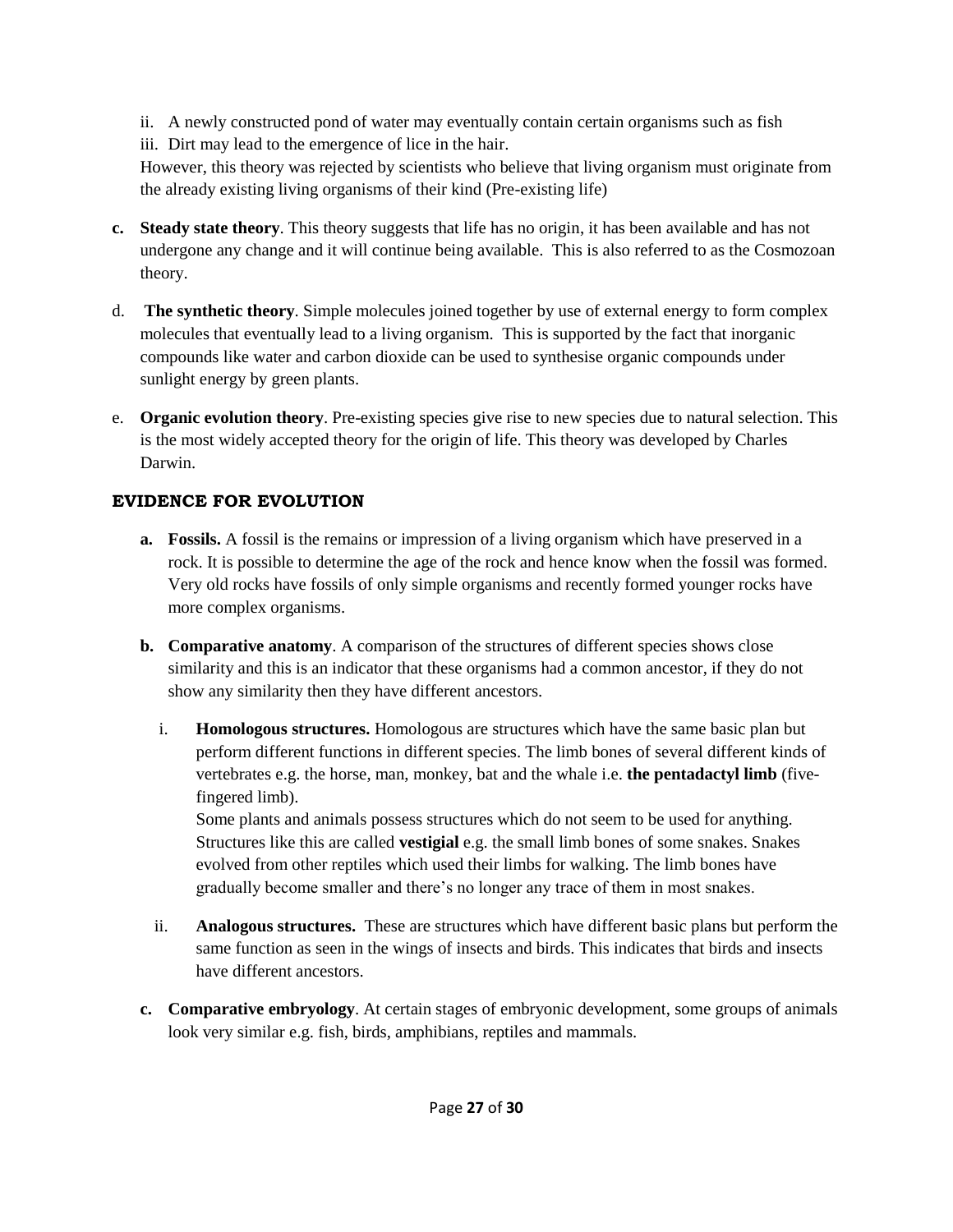- **d. Comparative physiology**. Different species use the same chemical substances to carry the same processes in their bodies, this indicates these organisms have a common ancestor e.g. catalase enzyme in different organisms
- **e. DNA evidence**. The genetic material is the same in all species, it differs in the arrangement which leads to formation of different proteins in different organisms hence forming different species.

#### **PRESENT DAY EVOLUTION**

Evolution can be observed currently taking place in some organisms

- i. Malaria mosquitoes and insecticide resistance
- ii. Antibiotic resistant strains of bacteria
- iii. Artificial selection (the selection of and breeding by man of the best varieties of domestic animals and plants, in order to improve the strain)
- iv. Heavy metal resistant plants

### **GENETICS REVISION QUESTIONS**

- 1. (a) Explain briefly what you understand by the terms:
	- i. Meiosis
	- ii. Mitosis
	- b) Where do meiosis and mitosis occur?
	- c) A plant with yellow leaves was crossed with a plant with green leaves. The gene for yellow leaves is recessive to that of green leaves. The offspring obtained were all green.
	- i. What is the genetic ratio if F1 is selfed? Show your working.
	- ii. What is the phenotypic ratio of F2?
- 2. (a) What is meiosis and where does it occur in plants and animals?
	- (b) What is the relevance of meiosis in reproduction?

 (c)In a breeding experiment, plants which were homozygous for white flowers were crossed with those homozygous for red flowers. The resultant  $F_1$  generation all had red flowers.

- i. Explain the absence of white flowers in the  $F_1$  generation.
- ii. Using genetic symbols show the results in the  $F_2$  generation after selfing the  $F_1$ generation.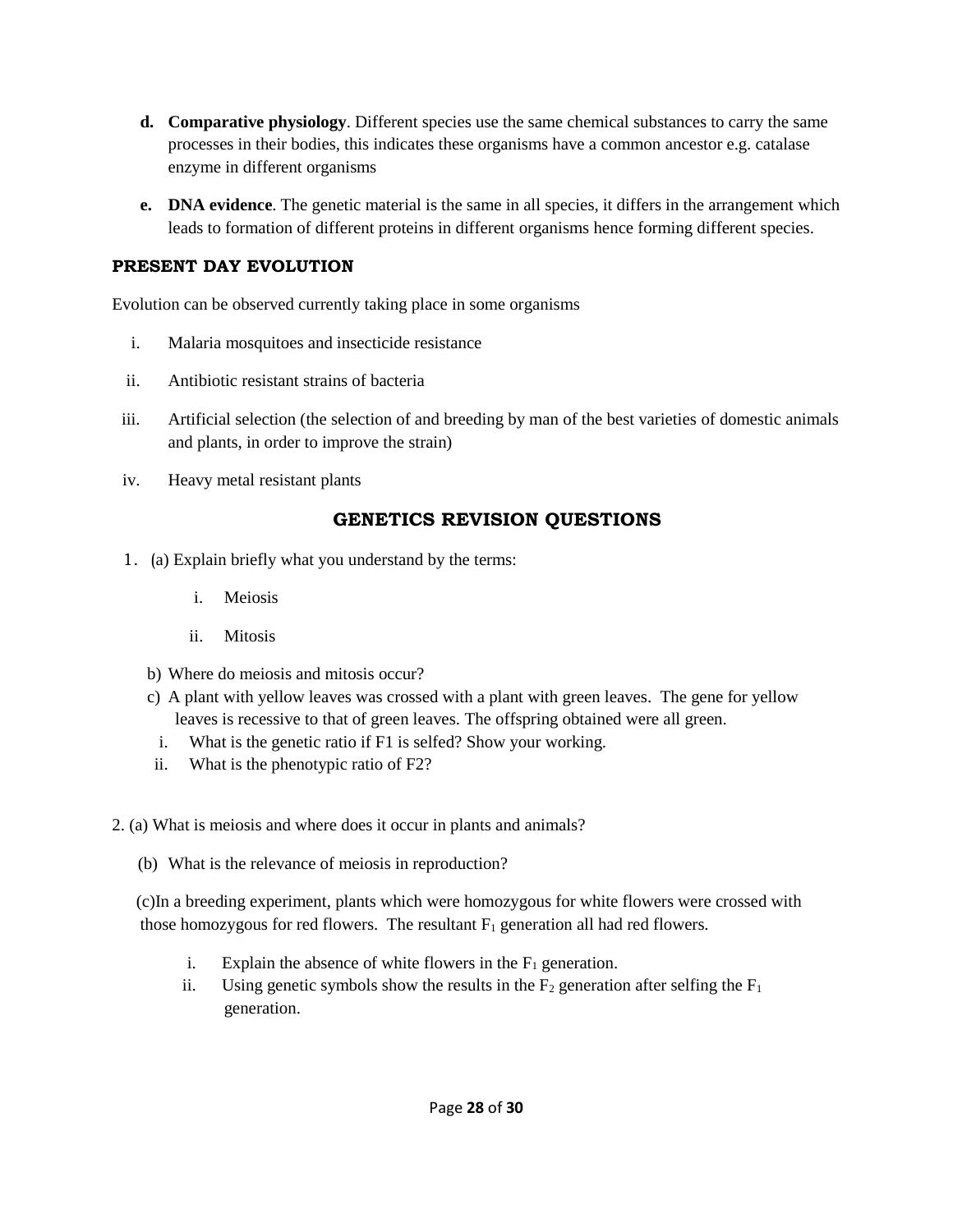- 3. In an experiment, a long winged male Drosophillia was crossed with a short winged female Drosophillia. All the offspring in the  $F_1$  generation were long winged. When two members of the F1 generation were mated, the  $F_2$  generation consisted of 62 long winged files and 21 short winged files.
	- (a) Suggest an explanation why all the  $F_1$  generation flies were long winged.
	- (b) (i) What type of files would develop from a mating between short winged flies in the second generation?
		- (ii) Give a reason for your answer.
	- (c) Mating between a short winged fly in  $F_2$  generation with a long winged fly in  $F_1$ generation produced 90 flies. How many of them were long winged? Show your working.
- 4. (a)(i) Which chromosomes are responsible for determining sex in humans?
	- (ii) Using appropriate symbols show how sex is determined in humans.

(b) Red - green colour blindness is a defect caused by a recessive gene carried on the X Chromosome. What would be the phenotype of the offspring when a normal woman marries a colour blind man? Show your working.

5. (a) What is meant by the term mutation?

(b)The gene for normal production of haemoglobin is dominated to the mutant gene which causes sickle cell anaemia. If a female heterozygous for the sickle cell anaemia marries a Norman man, illustrate, using suitable symbols, the possible genotypes and phenotypes of the offspring.

6. In an experiment, a long winged male drosophila was crossed with a short winged female drosophila. All the offspring in the  $F_1$  generation were long winged. When two members of the F1 generation were mated, the  $F_2$  generation consisted of 62 long winged files and 21 short winged files.

(a) Suggest an explanation why all the  $F_1$  generation flies were long winged.

(b)(i)What type of files would develop from a mating between short winged flies in the second generation?

(ii)Give a reason for your answer.

(c)Mating between a short winged fly in  $F_2$  generation with a long winged fly in  $F_1$  generation produced 90 flies. How many of them were long winged? Show your working.